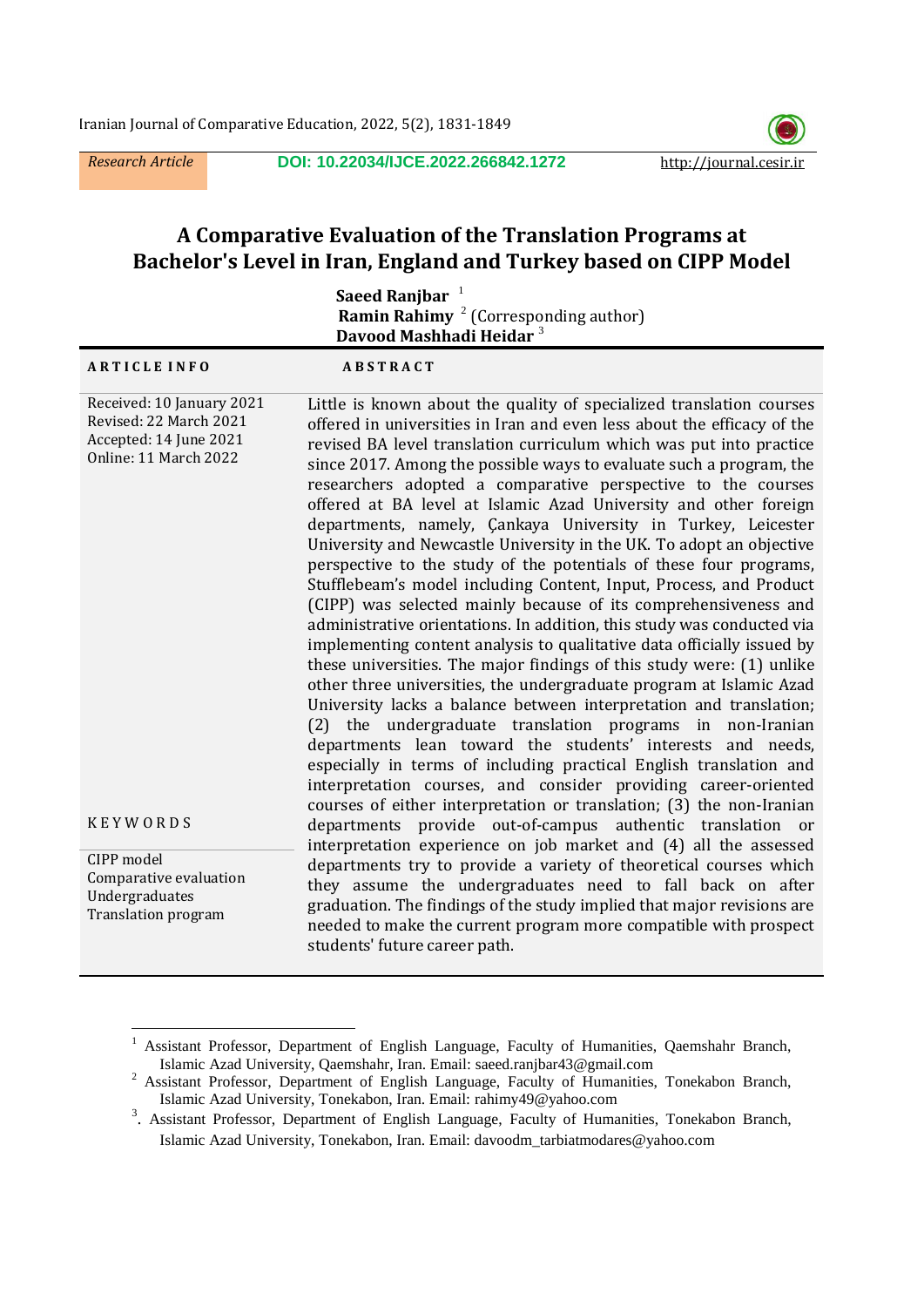## **1. Introduction**

 It is currently recognized that commitment to education must include evaluation and documentation of the content and quality of learning. It could be the reason why evaluating higher education academic programs are rapidly gaining significance as the principal gauge of effectiveness (Banta, et al., 2009). In addition, this has to be followed by using such information to progress the educational services being offered. The revised curriculum of English translation for BA level was acted by the Supreme Council of Culture and Higher Education in 2017 in Iran. Due to its recency of implementation, little, if any, is known about its effectiveness, strength and weaknesses. Achieving the appropriate quality of the undergraduate programs in English translation requires its repeated evaluation and discovering its shortcomings and deficiencies since such educational programs should be designed so that they can train the current students as future specialists (Jain & Prasad, 2018). High-quality education is achieved when the students have reached the desired competency, as stated in the curriculum. In other words, educational programs should have to end in the graduates who are interested in improving knowledge and enjoy sufficient up-to-date experience and skills (Barrett, et al., 2006).

There have been several studies probing the quality of English instruction in Iran, in general. For example, Nezakat-Alhossaini & Ketabi (2013) found that there have to be revisions in such programs in terms of course content, qualifications for instructor employment, and study hours. However, few attempts have been made to apply Stufflebeam's model including Content, Input, Process, and Product (CIPP) in English departments in Iran. One of these scarce examples is the one done by Karimnia & Kay (2015) to evaluate TEFL undergraduate programs, the results of which demonstrated the necessity of revising the teaching materials along with the TEFL program itself, the lack of emphasizing learning strategies, and the necessity of focusing on teaching specific courses. Foroozandeh, et al. (2008) also reported the results of a large-scale survey predicated on the CIPP model and reported that the translation curriculum of English translation needs to undergo substantial changes. Another study conducted in English departments in Iran was by Kaveh & Karimnia (2015), which focused on MA level translation courses at Islamic Azad Universities. They concluded that making revisions in terms of the materials being taught at these courses is a must. Birjandi & Nosratinia (2009) conducted an evaluation of postgraduate translation courses in Iranian English departments based on the CIPP model and concluded that "the first and most important aim of establishing this program" which is "training the expert translators skilled in the fields of Humanities and Social Sciences, etc. to the great extent is ignored" (p. 37). In one of the most recent studies on BA-level translator training in Iran, Davari et al. (2021) concluded that the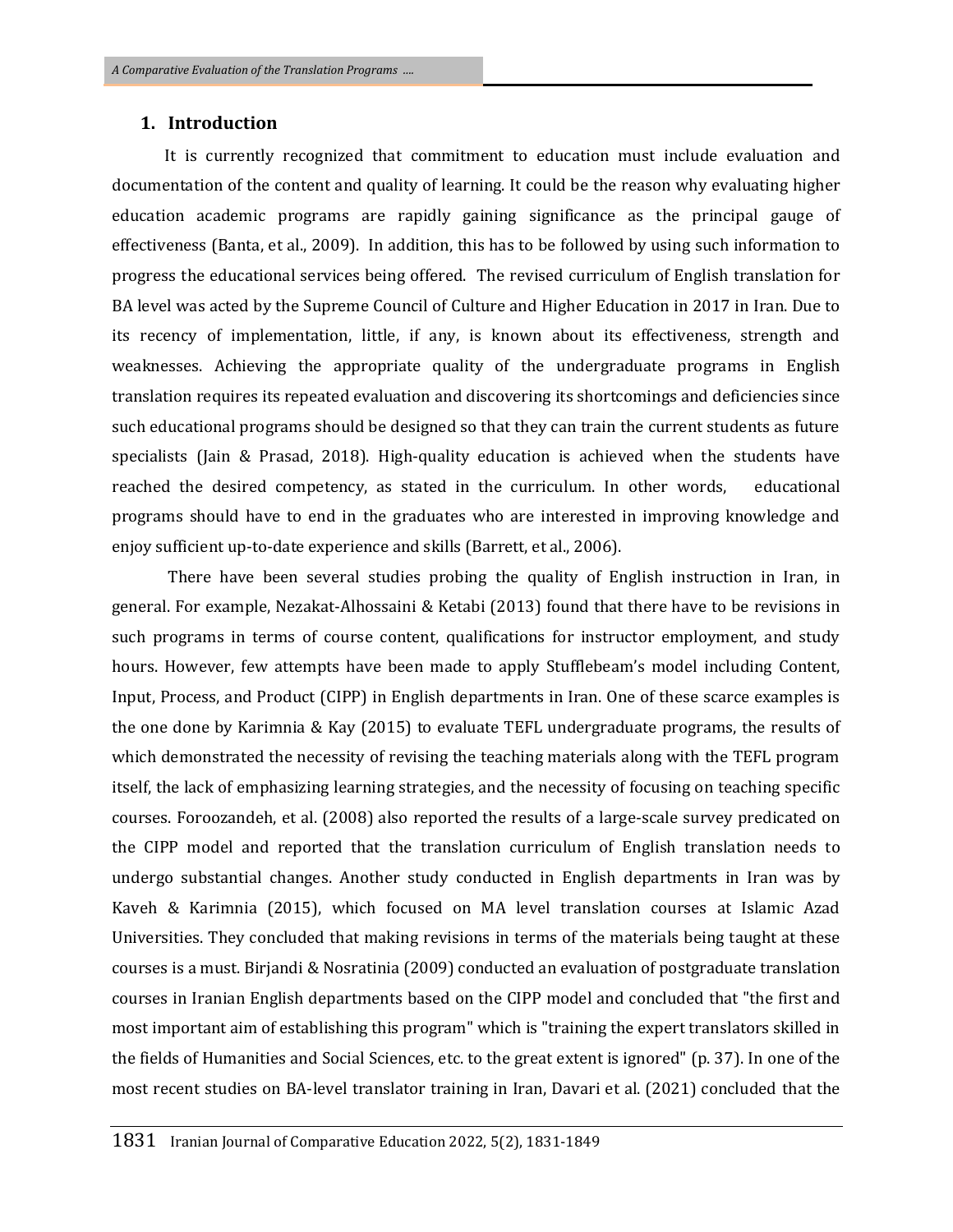2017 program was considerably improved in terms of integrating up-to-date courses, paying attention to applied and local needs, Persian language and new technologies, and introducing various new references; nevertheless, it is deficient in terms of a number of courses, the syllabi, proposed sources and prerequisites. They warned that such shortcomings result in challenges in the process of program implementation.

It seems that there has been little concern about evaluating and assessing English translation programs, in general, and relatively, BA level courses have not been seriously and critically evaluated. It may be argued that absence or scarcity of evidence on the efficacy of current translation education and the quality of undergraduate English translation programs in Iran demands further efforts for evaluating the quality of translation education programs in English departments. It is an undeniable fact that academicians as well as administrators at any level, say, department heads, faculty deans, and even educational policy-makers, are poorly fed in terms of the required information on the quality of translation programs. A large body of research, either smallscale or large-scale, is needed to help responsible educational administrators develop and maintain high-quality English translation programs nation-wide. Keeping this rationale in mind, the researchers conducted a small-scale comparative study of BA level English specialized translation courses in a number of English departments in Iran and the selected ones in Turkey and England. The rationale behind the selection of a university in Turkey was the fact that the cultural context and socio-political background of these two neighboring countries in terms of modernization and the emergence of modern universities are similar. In addition, the undergraduate programs in terms of the number of years and semesters dedicated to higher education studies are similar. The rationale behind selecting Leicester University and NewCastle University was that even though they follow a different higher education system, they pursue the same goals as the universities in Iran and Turkey. Accordingly, it would be of great benefit if the pros and cons of the different systems which pursue the same mission as the Iranian universities are identified so that they can inspire possible future changes in undergraduate translation curriculum in Iran. It is noteworthy that even though the translation courses in Leicester University and Newcastle University are offered for other languages than those practiced in Iranian departments of English included in this study, the findings would be justifiable according to the fact that not the content of the courses in terms of medium of communication, but the themes and course objectives were investigated.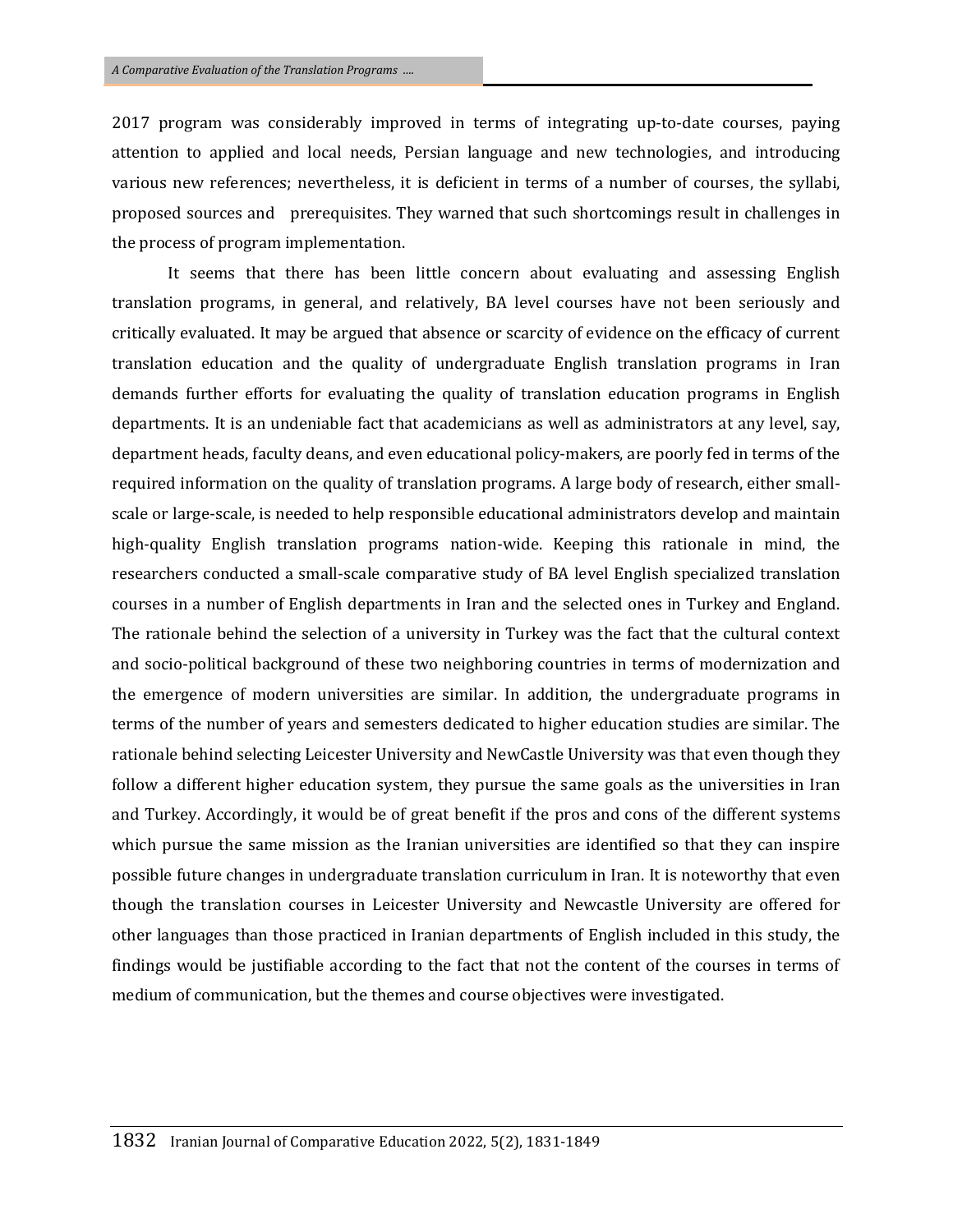# **2. Research Method**

 This study may be best classified as a comparative-descriptive research in which specialized translation courses offered at BA level a Islamic Azad University, in particular, are compared and contrasted with those of Çankaya University in Turkey, Newcastle University, and University of Leicester in England (Appendix A). The main rationales behind choosing these universities were mainly the accessibility of the detailed information to the researchers. Furthermore, the researchers considered the fact that one of them, Çankaya University, is a middle-eastern university located in an Islamic country with a similar context to that of Iran and provides a good example for comparing specialized translation courses in a context where English is considered as a foreign language. Moreover, Leicester University and Newcastle University were selected as a European point of reference in which a relatively different decentralized educational system is implemented.

The required data were collected via researching the websites of these universities. In addition, having reviewed previous studies using either CIPP framework or comparative perspective, the researchers finally extracted four clusters of information based on which further evaluation and discussion of results were done. With regard to the context of the courses, the objectives and instructional goals stated in these programs were reviewed. Furthermore, the number of languages included in the course and mode of translation/interpretation were also considered accordingly. The content and material presented in these departments were discussed under the input cluster. The length of the program, measured by the number of credits, and the status of a course in terms of being obligatory or optional were included in the process cluster. With regard to the product of the programs the balance between the theoretical and practical courses was considered. Overall, the main concern was to decipher the main objectives of the programs offered in these four contexts and to discover the existing similarities and differences.

# **3. Findings**

#### *Context Analysis*

The analyses of the collected qualitative data began with comparing and contrasting the goals of the courses offered at these departments as defined under the contextual aspect of the CIPP framework. The courses covered in this research are offered under the titles of English Translation at Islamic Azad University, English Translation and Interpretation in Çankaya University, Modern Languages and Translation at Leicester University and Modern Languages, Translation and Interpretation at Newcastle University.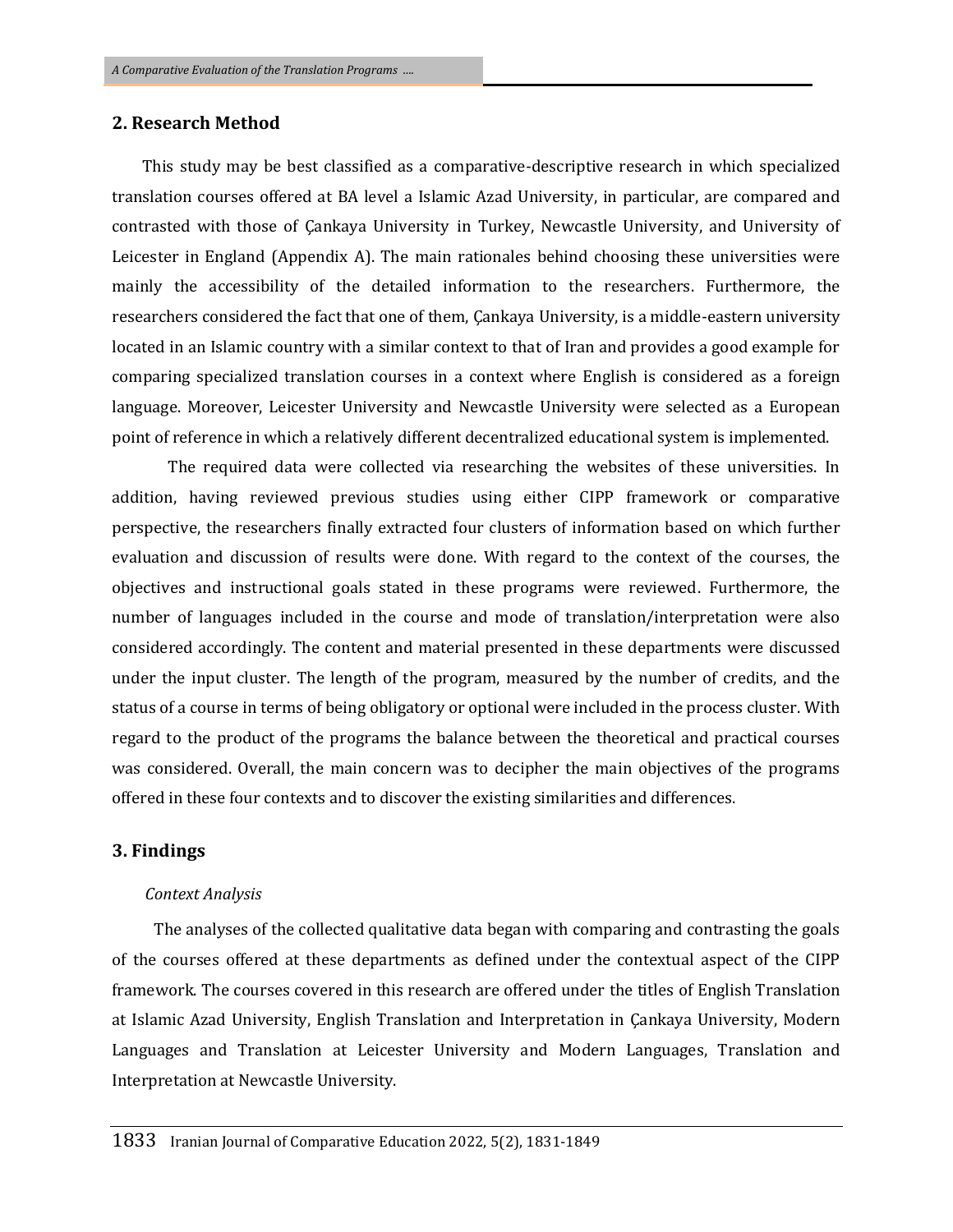# Table 1

Context of BA Programs at Çankaya University, Islamic Azad University, Leicester University and Newcastle University

| 1011000000     | Year           | <b>Çankaya University</b>                                                                                                 | Islamic Azad<br>University                                                                      | Newcastle University                                                                                                                                                                                   | Leicester University                                                                                                                                                                   |
|----------------|----------------|---------------------------------------------------------------------------------------------------------------------------|-------------------------------------------------------------------------------------------------|--------------------------------------------------------------------------------------------------------------------------------------------------------------------------------------------------------|----------------------------------------------------------------------------------------------------------------------------------------------------------------------------------------|
| Goals<br>Years | 1              | Training translators or<br>interpreters<br>General courses in<br>English/Turkish and<br>courses of translation<br>studies | Training<br>translators (in<br>humanities and<br>social sciences)<br>General English<br>courses | Training translators and<br>interpreters in modern<br>languages (European and<br>Asian languages)<br>Interpretation and<br>$\bullet$<br>translation courses<br>Mix of optional<br>$\bullet$<br>courses | Training translators and<br>interpreters in modern<br>languages (European<br>and Asian languages)<br>General language<br>proficiency courses and<br>theoretical translation<br>courses |
|                | $\overline{c}$ | Specialized<br>translation and<br>interpreting<br>courses.<br>Obligatory<br>internship                                    | Specialized<br>translation<br>courses                                                           | Interpretation and<br>$\bullet$<br>translation courses<br>Mix of optional<br>$\bullet$<br>courses                                                                                                      | General language<br>proficiency courses and<br>a variety of theoretical<br>translation or<br>interpretation courses                                                                    |
|                | 3              | Specialized<br>translation and<br>interpreting<br>courses.<br>Obligatory<br>$\bullet$<br>internship                       | Specialized<br>translation and<br>interpreting<br>courses                                       | A year of working or<br>studying abroad where a<br>target language is<br>practiced                                                                                                                     | A year of working or<br>studying abroad where a<br>target language is<br>practiced                                                                                                     |
|                | $\overline{4}$ | Specialized courses of<br>translation or<br>interpretation                                                                | Specialized<br>translation and<br>interpreting<br>courses                                       | Interpretation and<br>$\bullet$<br>translation courses<br>Mix of optional<br>$\bullet$<br>courses including a<br>dissertation                                                                          | General language<br>proficiency courses and<br>a practical translation<br>and interpretation<br>courses or a dissertation                                                              |
| Terms          |                | 8 regular fall and<br>spring terms as well<br>as 2 summer<br>internships                                                  | 8 regular fall<br>and spring terms                                                              | 6 terms on campus and 2<br>terms working or studying<br>abroad                                                                                                                                         | 6 terms on campus and<br>2 terms working or<br>studying abroad                                                                                                                         |
| Courses        | 1              | 8 theoretical courses<br>$(24 \text{ units})$                                                                             | 11 theoretical<br>courses (22)<br>units)                                                        | 2 theory-practice courses<br>(14 units) and optional<br>theoretical courses                                                                                                                            | 5 theoretical courses (15)<br>units)                                                                                                                                                   |
|                | $\overline{2}$ | 8 theoretical courses<br>$(24 \text{ units})$                                                                             | 13 theoretical<br>courses (26<br>units)                                                         | 2 theory-practice courses<br>(14 units) and optional<br>theoretical courses                                                                                                                            | 11 theoretical courses<br>$(20 \text{ units})$                                                                                                                                         |
|                | 3              | 8 theoretical courses<br>$(24 \text{ units})$ and 1<br>practical course (5<br>units)                                      | 14 theoretical<br>courses (28<br>units)                                                         | Internship and practicum                                                                                                                                                                               | Internship and<br>practicum                                                                                                                                                            |
|                | $\overline{4}$ | 9 theoretical courses<br>(26 units) and 1<br>practical course (5<br>units)                                                | 14 theoretical<br>courses (28<br>units)                                                         | 2 theory-practice courses<br>(14 units) and optional<br>theoretical courses                                                                                                                            | 1 theoretical and 3<br>practical courses<br>(including a thesis) (8)<br>units)                                                                                                         |

As it is reflected in the course description publicized by Newcastle University (Table 1), the department aims at developing translation and interpretation skills of the students (Newcastle University, 2020). In addition, it seems that the orientations of the specialized courses are literary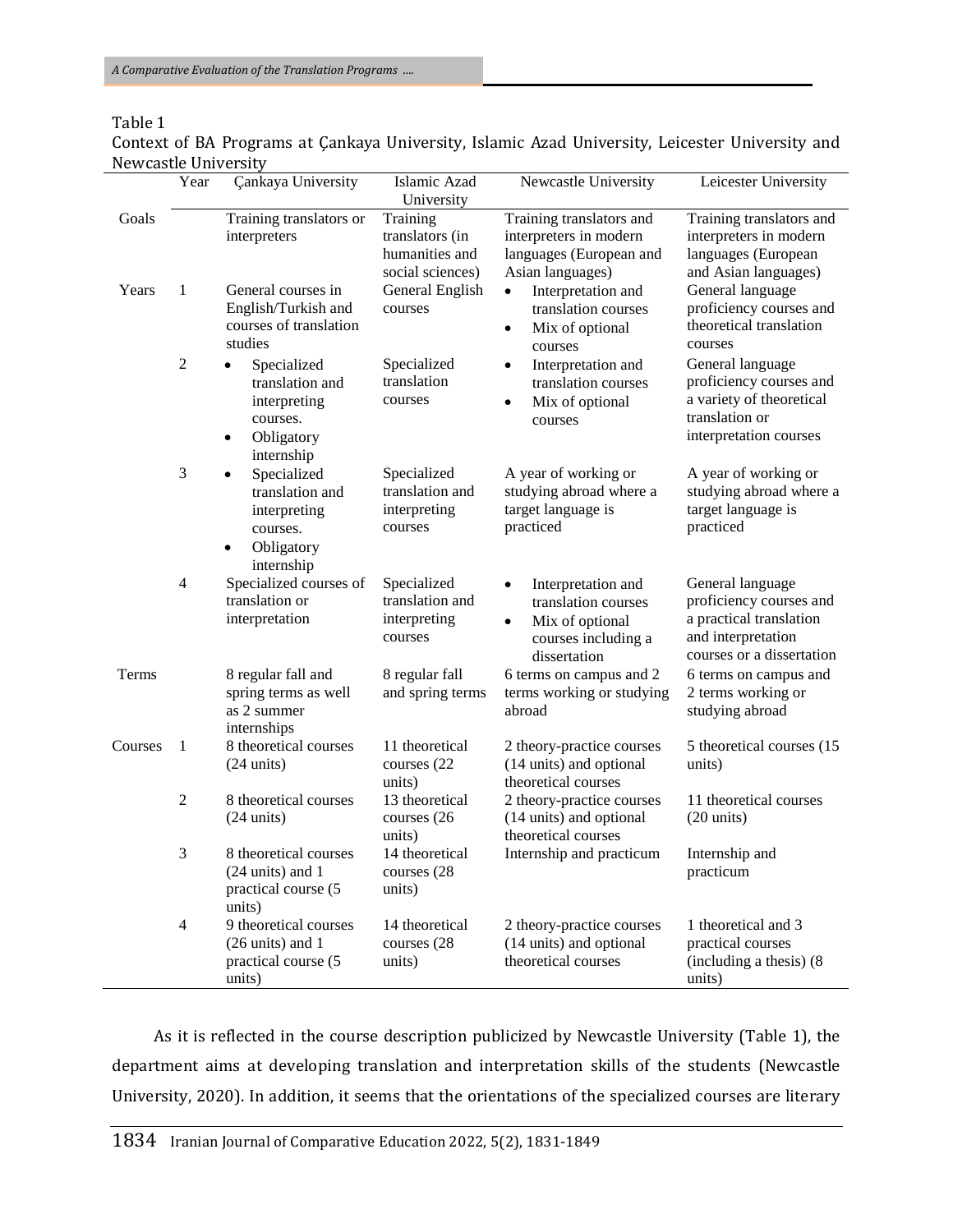translation, film translation and media translation (see Appendix). Moreover, the courses are planned so that the students have an opportunity to continue their practical interest in translating to and from a variety of languages such as French, German and Spanish, as the major European languages and Chinese and Japanese, as the major Asian languages, as well. There are general courses in each of these languages so that the students can pursue their interest in one or a few of these languages. Similarly, the courses offered at Leicester University are following the same trend (Leicester University, 2020). The exception, however, is the distribution of languages. French, Italian and Spanish are offered as European languages in Leicester University and Arabic and Chinese as Asian languages. However, the specialized translation courses offered at Leicester University are broader in their scopes as compared with those presented in Newcastle University (see Appendix).

Similar to the Leicester University and Newcastle University, Çankaya University is also interested in developing the practical translation and interpretation skills of the students rather than their theoretical repertoire of knowledge (Çankaya University, 2020). Both general and specialized translation courses are offered in the curriculum. A review of the course descriptions shows that the translation courses mainly target at developing medical text, literary text, social sciences text, science and technology text, and legal text translation. In addition, the interpretation courses aim at developing conference interpretation, and society and disaster interpretation. The non-specialized courses introduced in this department are narrower in scope in comparison to the Leicester University and Newcastle University; that is, the courses at Çankaya University are intended to develop the students' general proficiency in English only and there is no choice of other languages. Besides, the content is designed so that they acquire the required language skills such as English grammar, Turkish grammar, listening and note-taking skills, English oral skills, summarizing translation, translation technologies, and official correspondence (Çankaya University, 2020).

The English departments at Islamic Azad University, similar to those in Çankaya University**,** are contextually defined according to the nation-wide program acted by the Supreme Council of Culture and Higher Education (Supreme Council of Culture and Higher Education, 2017). Accordingly, the goal is to teach English language skills to the students and develop their body of knowledge regarding the principles and techniques of English translation. The specific goals of the departments, in accordance with this document, would be training students to be prospect translators of texts within the fields of social sciences and humanities in particular and other text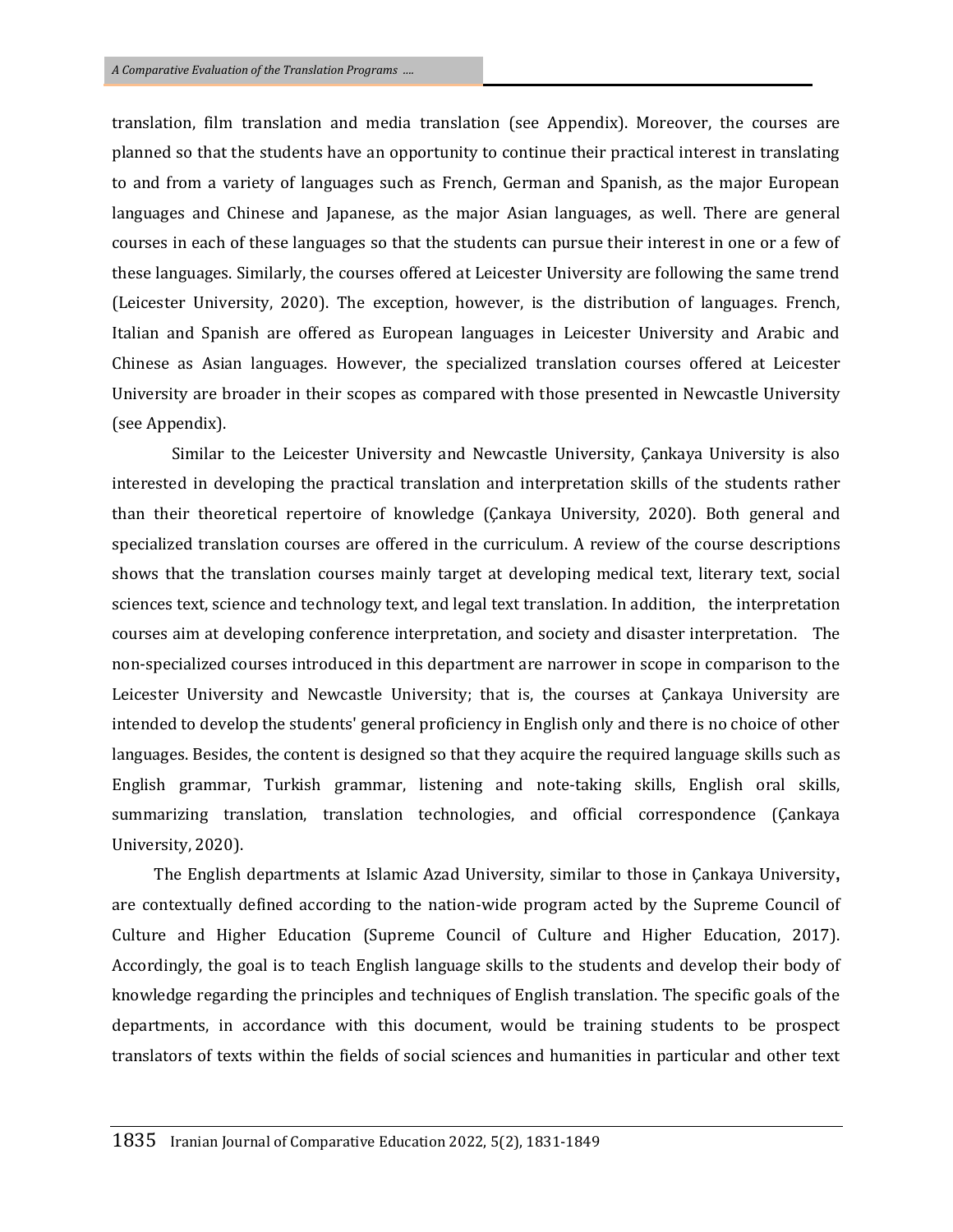types in general (see Appendix). As it is stated in this official document, the goals are broader than what are offered at Çankaya University, Leicester University and Newcastle University.

#### *Input Analysis*

With regard to the input, it has to be stated that there seems to be a balance between the theoretical courses and practical courses at Çankaya University, Leicester University and Newcastle University, as shown in Table 2.

Table 2 Courses of BA Programs at the Selected Universities

|              |           |                |       | Optional                 |       | Language-related |       | Translation-    |       | Interpretation- |
|--------------|-----------|----------------|-------|--------------------------|-------|------------------|-------|-----------------|-------|-----------------|
|              |           |                |       | courses                  |       | courses          |       | related courses |       | related courses |
|              | Languages | Fields         | Units | Percent                  | Units | Percent          | Units | Percent         | Units | Percent         |
| Çankaya      |           | 9              |       | $\overline{\phantom{a}}$ | 18    | 17               | 60    | 58              | 19    | 18              |
| University   |           |                |       |                          |       |                  |       |                 |       |                 |
| Leicester    | 5         | $\overline{4}$ | 10    | 21                       | 14    | 30               | 16    | 34              |       | 15              |
| University   |           |                |       |                          |       |                  |       |                 |       |                 |
| Newcastle    | 5         | 4              | 16    | 24                       | 8     | 12               | 21    | 32              | 21    | 32              |
| University   |           |                |       |                          |       |                  |       |                 |       |                 |
| Islamic Azad |           | 9              | 10    | 9                        | 22    | 21               | 38    | 36              | 10    | 9               |
| University   |           |                |       |                          |       |                  |       |                 |       |                 |

As it is shown in Table 2, the variety of languages offered in a language translation program for BA students at Leicester University and Newcastle University are considerable more than the Iranian and Turkish universities which focus on English only. This would certainly deprive the students of developing skills in more than one language. However, the scope of translation courses in Leicester University and Newcastle University are limited in comparison to Iranian and Turkish universities where the students cover nine different fields of specialized translation over four years. It seems that including more modern theoretical aspects in all three foreign departments studied in this research and discussing globalization/localization and other modern theories of translation in separate courses in English departments is paving the way for developing a better theoretical understanding of translatology and translation studies as an academic field (see Appendix). The interesting point about Leicester University and Newcastle University is that they provide a sabbatical leave in year three of their programs which require the students to undergo authentic experiences while working with other departments in other countries than their home departments. Since a variety of languages are offered in these departments, students are obliged to work with a department offering courses in the target language(s) in other countries and hold their practicums there. Furthermore, Newcastle University, and specially Leicester University, are seriously and systematically interested in meeting their students' needs in terms of the translation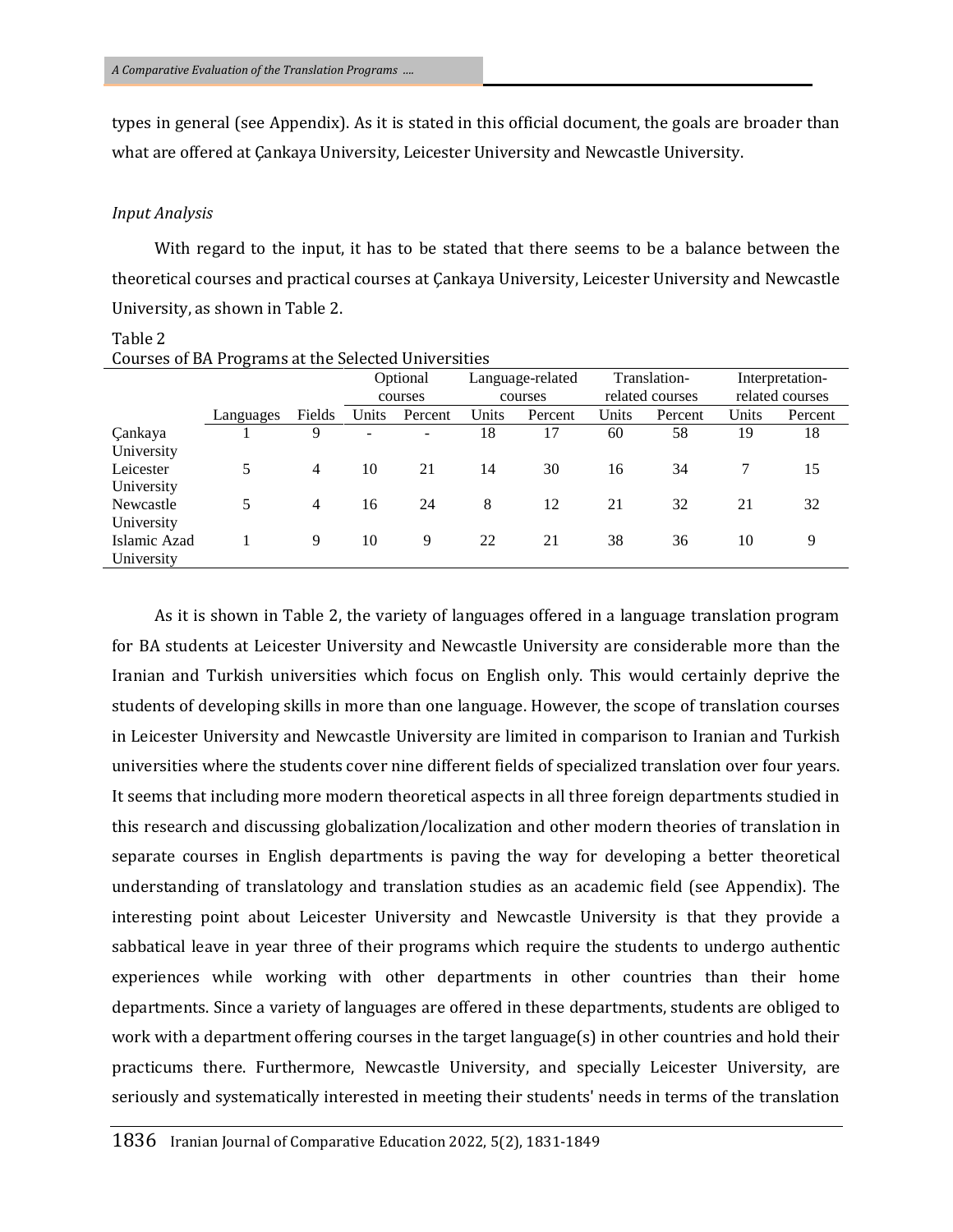of the text types they are specializing at (see Table 1 and Appendix). Çankaya University, however, is stricter in terms of imposing a preplanned and centralized program on students, similar to the procedure followed at Islamic Azad University. There is a little room for students to pursue their interest in contrast with Leicester University and Newcastle University, and there is no room for sharing training courses with other foreign departments, as depicted in Table 2.

#### *Process Analysis*

With regard to the process adopted in the four departments, the length of the programs was considered first. All four departments offer four-year programs. Similarly, the program at Islamic Azad University lasts for four years. However, the seminal difference between the Leicester University and Newcastle University, on one hand, and Islamic Azad University and Çankaya University, on the other hand is that the former ones offer a one-year sabbatical in the third year in which the students are not focusing on any theoretical aspects of translation but are engaged with translation practice. Thus, it may be best argued that the Iranian and Turkish departments are most similar.

In terms of course structure, Newcastle University and Leicester University offer three main types of courses: obligatory courses including theoretical courses (34 percent), language proficiency courses which are optional (33 percent) and practical one-year sabbatical (33 percent). However, it seems that the opposite is true for Çankaya University. A content analysis of the program shows that 21 percent of the courses is theoretical, 14 percent of the courses is proficiency-related and 65 percent is practical. The program also includes 2 summer internships. But in the program at Islamic Azad University, which follows the official program assigned by the Ministry of Science, Research and Technology, 40 percent of the courses are practical, 28 percent is theoretical and 44 percent is proficiency-related. A comparison of course distribution in these four departments is shown in Figure 1. As shown in Figure 1 and Table 2, the distribution in Leicester University and Newcastle University is more balanced than that in the departments in Iran and Turkey. However, the figure shows a significant difference between the Iranian and Turkish translation curricula, despite the fact that both of them are focusing on English translation only, unlike Leicester University and Newcastle University which give a choice of multiple languages. While Iranian program heavily invests on proficiency development, the one at Çankaya University emphasized practical translation and interpretation courses. The difference may be even more eyecatching if the two summer internship courses in the third and fourth years are reconsidered.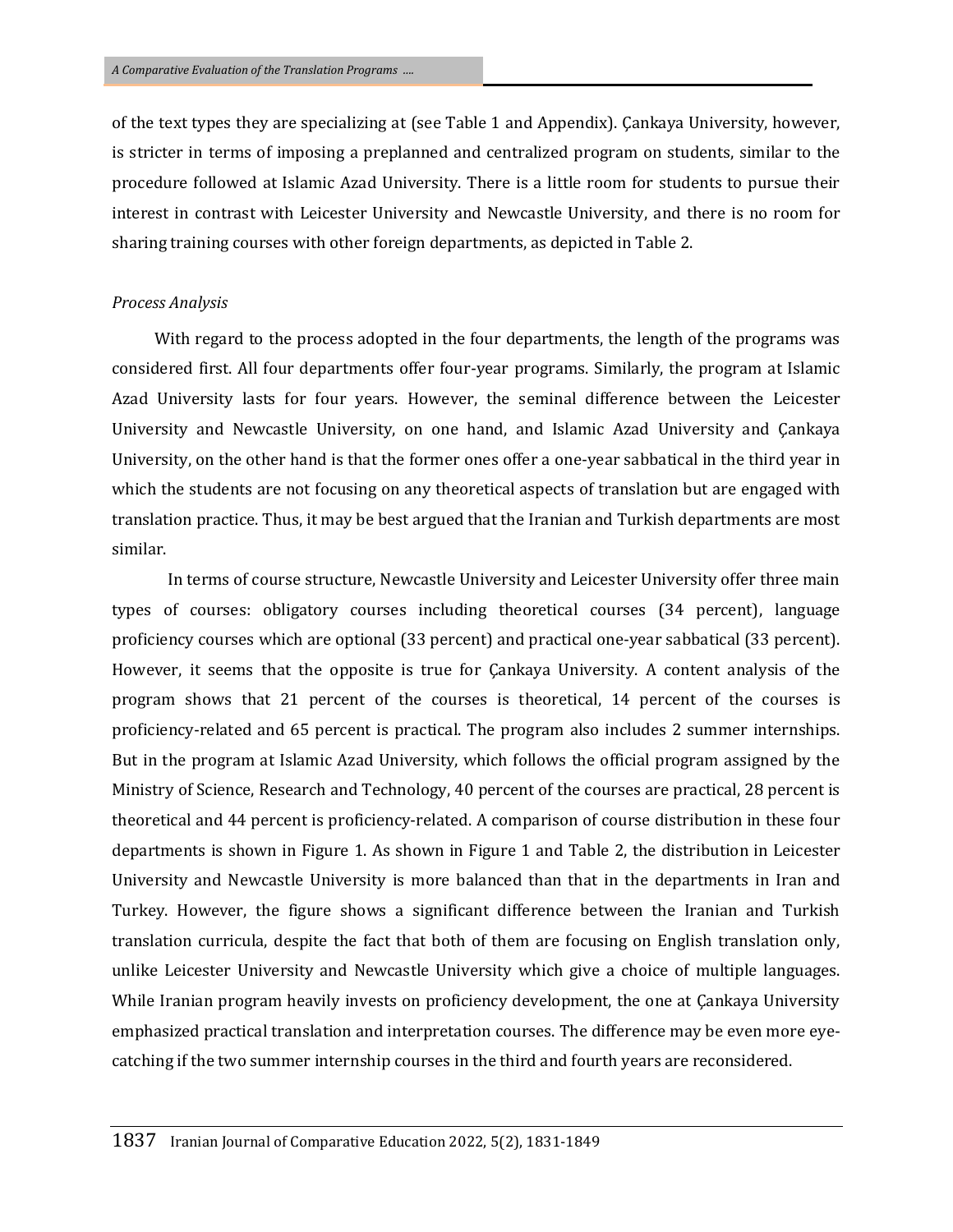

## Figure 1

Distribution of course types at the selected Universities

# *Product Analysis*

With regard to product analysis, specialization of the programs was considered and compared. A content analysis of the programs offered at Leicester University and Newcastle University revealed that the specialization of the courses was limited in terms of the subjects included in yearly programs (see Table 3). The results reported in Table 3 reveals that both programs focus mainly on literary translation, media translation and drama translation. By contrast, the programs offered at both Çankaya University, and Islamic Azad University include a variety of specialized translation topics such as literary translation, political text translation, economic text translation, and legal text translation, to name a few. However, despite the aforementioned similarities, Çankaya University focus on medical text translation more heavily whereas the program at Islamic Azad University includes Islamic text translation and mass media translation which are absent in the program at other departments

Furthermore, it has to be noted that Leicester University and Newcastle University try to offer a variety of languages to their students to help them graduate as a multilingual translator rather than a bilingual one. However, it is the opposite for the graduates from Çankaya University and Islamic Azad University where the graduates are bilingual. This is especially significant when it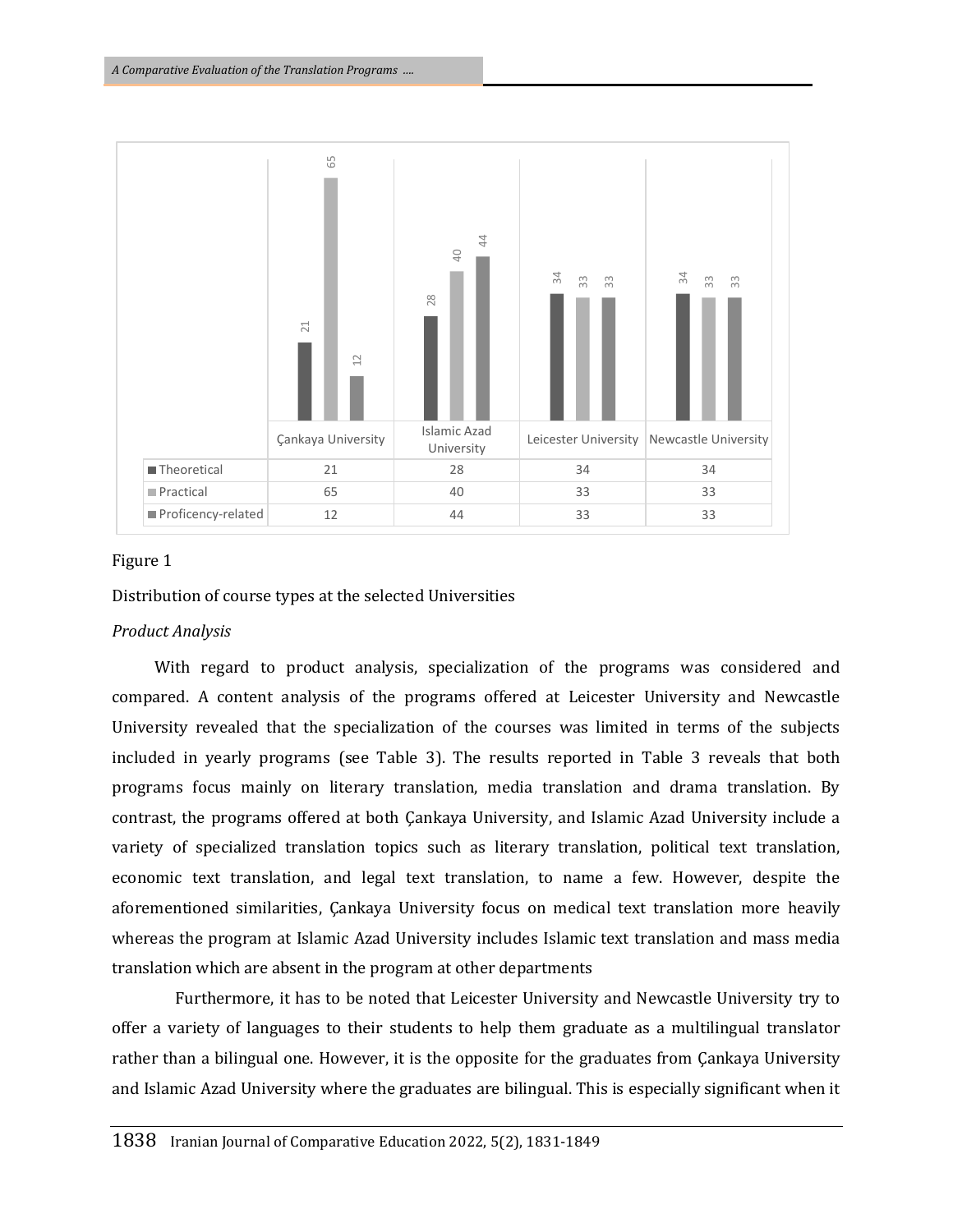comes to professional opportunities and future career path of the graduates. The interesting point is that Leicester University and Newcastle University are focusing on major languages of both European and Asian contexts.

#### Table 3

Distribution of the courses at Çankaya University, Islamic Azad University, Leicester University and Newcastle University according to their fields

|                |                             | Cankaya    | Islamic        | Newcastle  | Leicester  |
|----------------|-----------------------------|------------|----------------|------------|------------|
|                |                             | University | Azad           | University | University |
|                |                             |            | University     |            |            |
| Translation    | Humanities (politics,       | 6          | 4              | 9 (plus    | $9$ (plus  |
|                | economics, etc.)            |            |                | additional | additional |
|                | Islamic texts               |            | 8              | optional   | optional   |
|                | Journalistic texts          |            | 2              | courses)   | courses)   |
|                | Idioms and culture-specific |            | 2              |            |            |
|                | items                       |            |                |            |            |
|                | Literary texts              | 3          | 2              |            |            |
|                | Legal documents             | 6          | 2              |            |            |
|                | Commercial correspondence   | 6          | $\overline{c}$ |            |            |
|                | and contracts               |            |                |            |            |
|                | Annotated translation       |            | 2              |            |            |
|                | Scientific texts            | 3          |                |            |            |
| Interpretation | Consecutive interpreting    | 3          | 2              | 9 (plus    | 7 (plus    |
|                | Simultaneous translation    | 6          | $\overline{c}$ | additional | additional |
|                | Audio-visual products       |            | $\overline{2}$ | optional   | optional   |
|                |                             |            |                | courses)   | courses)   |

In addition to specialization, the balance between translation and interpretation courses was also considered for product analysis (see Table 3). Leicester University and Newcastle University offer a balance between translation and interpretation. Furthermore, they aim at helping the candidates win opportunities either way. Çankaya University, however, has a different solution. The students are given a choice in the fourth year of program to settle on either translation or interpretation. That is, the practical courses are optional so that the students can choose the ones they are interested in based on their future career path. Contrary to the other three departments, the program at Islamic Azad University is heavily emphasizing translation since only six units are allotted to practical interpretation only. This section also includes the results of the evaluation of the assessment procedures adopted to assess the learners' achievements after the courses, as shown in Table 4. Based on the findings, it may be argued that Leicester University and Newcastle University adopt a variety of approaches to evaluate their students' translation and interpretation competence and achievements and specifically invest on alternative assessment methods to have a more skill-based, competency-based and vocation-oriented assessment of their learners. However,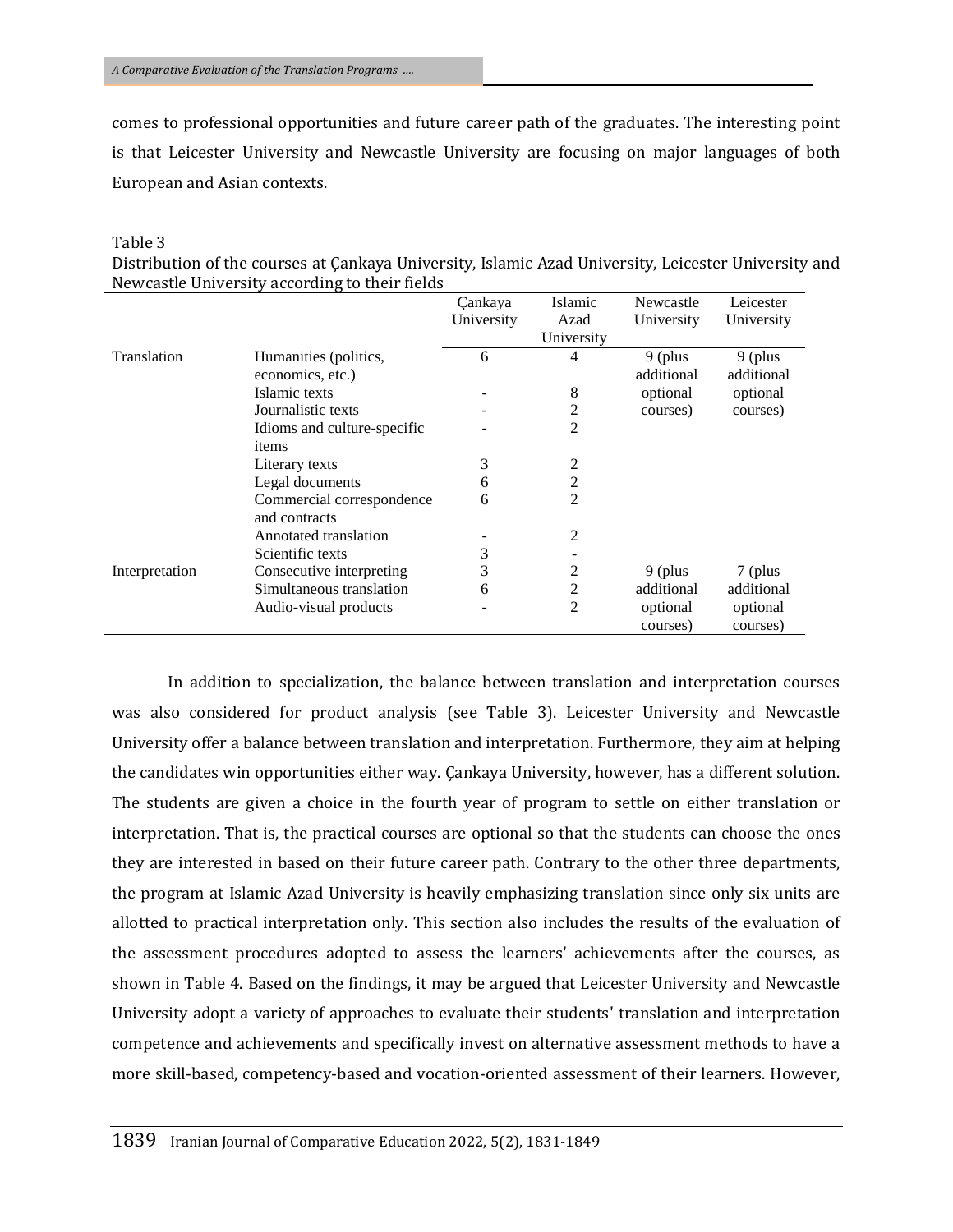the Iranian and Turkish universities are similar in terms of their dependence on more traditional approaches to assessment of their learners' product.

#### Table 4

Types of Assessment at Çankaya University, Islamic Azad University, Leicester University and Newcastle University

|              | Types of Assessment |                   |               |               |                      |  |  |
|--------------|---------------------|-------------------|---------------|---------------|----------------------|--|--|
|              | Formative           | Alternative (e.g. |               |               |                      |  |  |
|              | only                | only              | and formative | and summative | essay project,       |  |  |
|              |                     |                   | (secondary)   | (secondary)   | dossier, thesis)     |  |  |
| Çankaya      |                     | 10                | 83            | 12            |                      |  |  |
| University   |                     |                   |               |               |                      |  |  |
| Leicester    |                     | Study             | 18            | 26            | Thesis, dossier      |  |  |
| University   |                     | abroad            |               |               |                      |  |  |
| Newcastle    |                     | Study             | 14            | 28            | Thesis, group        |  |  |
| University   |                     | abroad            |               |               | assessment, dossier, |  |  |
|              |                     |                   |               |               | essays               |  |  |
| Islamic Azad |                     | 6                 | 64            | 12            | ۰                    |  |  |
| University   |                     |                   |               |               |                      |  |  |

# **4. Discussion**

Considering the importance of program evaluation in education with regard to monitoring the achievements, strength and weaknesses (Jain & Prasad, 2018), and witnessing the recent modifications made in undergraduate English translation curriculum by the Supreme Council of Culture and Higher Education in 2017, it seems to be necessary to evaluate translation courses offered by different English departments. Although there are many models and approaches fit such an evaluation, CIPP model, put forward by Stufflebeam (2002, 2005), was selected as the theoretical framework of this study, mainly because of its contextual sensitivity (Stufflebeam & Shinkfield, 2007) and managerial orientations (Crabb & Leroy, 2012; Stufflebeam & Zhang, 2017).

This research adopted a comparative view to the evaluation of the under-graduate English translation program at Islamic Azad University and contrasted the current program with Leicester University, Newcastle University, and Çankaya University. Furthermore, this comparative approach was based on a well-defined model for the sake of objectivity. With regard to the context of the programs, the results showed that Leicester University, Newcastle University as well as Çankaya University were rather similar in terms of developing both theoretical knowledge and practical efficiency of the students while emphasizing their future career path. Moreover, there was a balance between translation and interpretation skills in their programs. However, it is worth mentioning that Leicester University and Newcastle University emphasized multidimensionality of goals which were absent at both Islamic Azad University and Çankaya University; second, they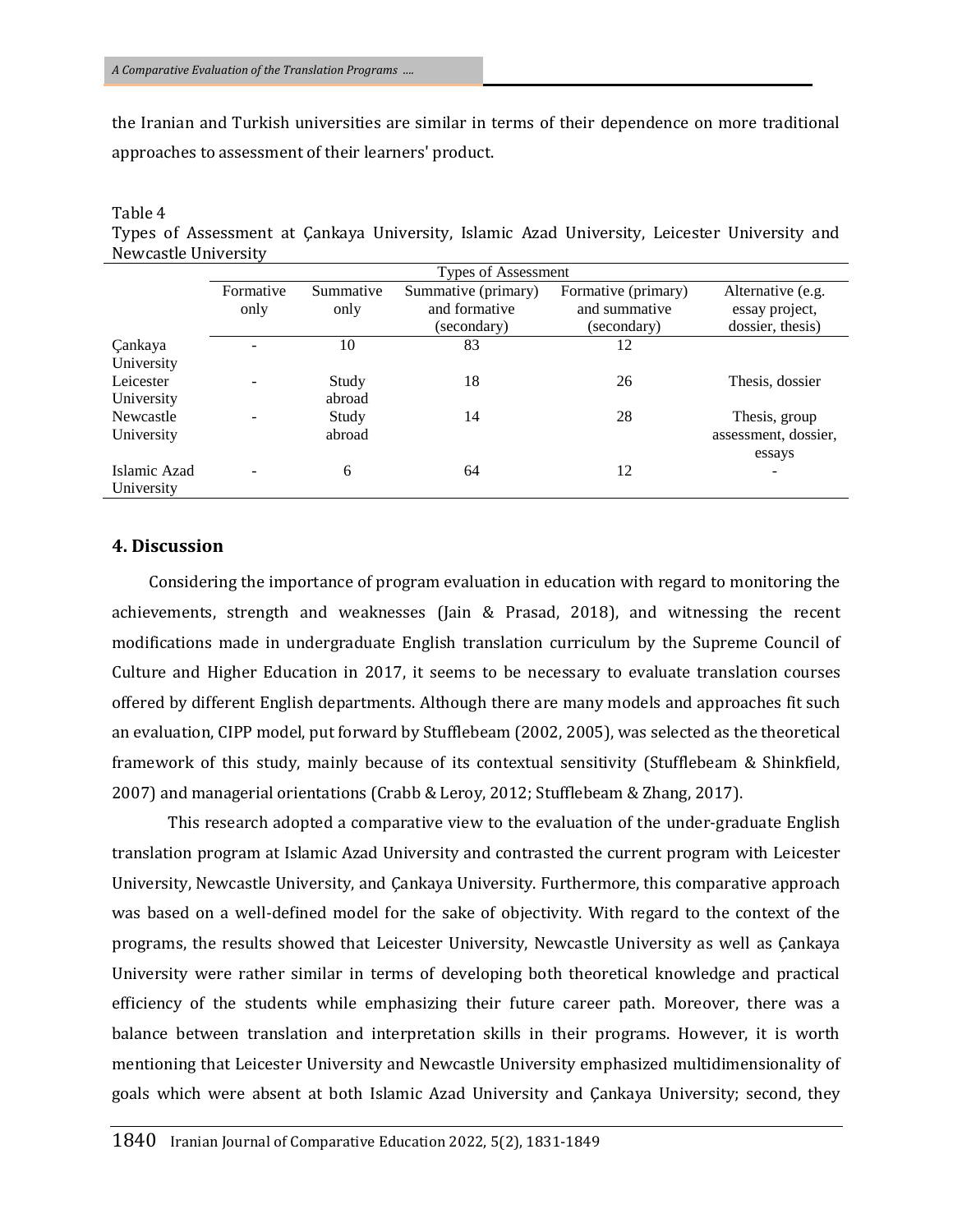embedded a sabbatical year which indulge their learners in translation market far from their home university and help them develop a sound view of their career path, interests and future priorities and objectives. Although the latter dimension is to some extent met at Çankaya University in summer programs, it does not seem to be as comprehensive as that of Leicester University and Newcastle University. With this regard, the program at Islamic Azad University is poor since not only are such dimensions seriously ignored but also the balance between the translation and interpretation skills hardly exists in the context of the program assigned by the Supreme Council of Culture and Higher Education. This seems to be inherited from the previous program which forms the basis of the revised one released in 2017 since previous studies such as Birjandi and Nosratinia (2009) and Davari et al. (2021) have already emphasized it, too.

With regard to the input of the programs, it has to be cited that the investigated universities are rather similar. All universities initiate their practical and specialized courses after their students are sufficiently familiar with the target language and preliminary theoretical concept. However, the variety of languages covered is the big difference between Leicester University and Newcastle University on one hand and Çankaya University and Islamic Azad University on the other hand. The programs in Iran and Turkey are developed with one target language only whereas those of Leicester University and Newcastle University include four options of foreign languages (two European and two Asian). In addition, the results showed that the non-practical courses in non-Iranian programs are either subject-related or proficiency-related whereas the program assigned by the Supreme Council of Culture and Higher Education contains some general courses including about one-fifth of the program which do not directly contribute to the expertise of translation.

A further issue that needs to be highlighted regarding the input of the program is the existence of the optional courses which offer the students a choice of meeting their interests, needs and future occupational priorities. Leicester University and Newcastle University both provide options not only in the number and the language(s) the students can cover, but also in the variety of subjects they can choose to enrich their theoretical background, for example, linguistics-related, translation-theory-related, and proficiency-related courses. In the same vein, Çankaya University provides two streams of interpretation courses and translation courses for the fourth-year students to help them select either of paths which best meets their needs and interest. However, the translation program at Islamic Azad University does not provide the students with a variety of options neither in proficiency-related courses nor in translation/interpretation-related courses.

With regard to the findings reported above, it may be argued that the time allotted to practical/specialized English translation courses poorly matches the required material expected to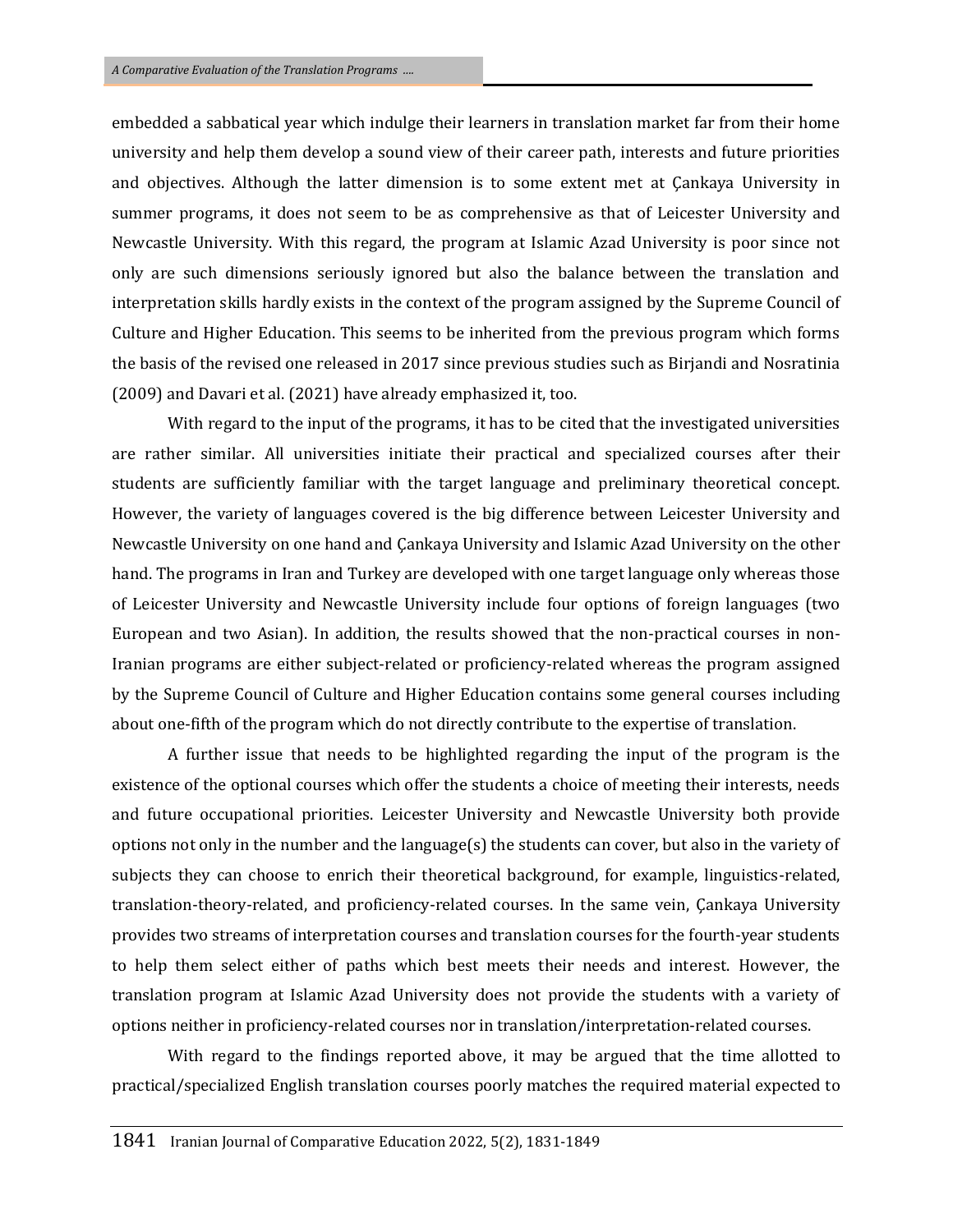be presented or simply covered during the course. In addition, the educational setting of practical English translation courses may not be considered an ideal one for the undergraduate students. Accordingly, there seems to be a need for making a modification in terms of course requirements, especially, in terms of the re-organization and revision of English translation course content and instructional objectives as well as the difficulty level of lessons so that more market-oriented and business-oriented courses, and opportunities are available for the undergraduate students. An additional point which was highlighted in this study was the emphasis on teaching translation skills in BA-level specialized courses rather than interpretation skills. Regrettably, the current common courses for teaching specialized translation skills and the textbooks as well are mainly based on deductive and product-oriented teacher-centered methods in accordance to which the BA-level students are mainly concerned about their translation skills rather than their learning the targeted specialized interpretation skills and strategies per se.

Based on the findings of this study and as acknowledged by Ediger (2006), it is vital that course objectives be stated meticulously and prudently so that both learners and teachers are able to access and understand what is going to be finally achieved. It is unquestionable that declaring general (long-term) and specific (short-term) objectives greatly backs the academic achievement (Darussalam, 2010) and curbs the observed discontent with the context and input of the current English translation courses. What was observed in this study supports previous researchers' emphasis (e.g. Ringsted, et al., 2001) in that the absence of a uniform instructional method and clear educational objectives may lead to pitiable educational achievements. It seems that this is true for the translation programs the objectives of which are not well-defined, well-introduced and wellunderstood by the instructors and the students. That is, it is not clear what the program is contributing to – promotion of translation skills or interpretation skills – and what specific occupational needs of the students are going to be met.

In this comparative study of English translation and interpretation courses offered at Leicester University, Newcastle University, Çankaya University and Islamic Azad University, it may be concluded that the courses are vulnerable to ineffectiveness in terms of mal-developing translation skills. In terms of the evaluation of the product of the courses at English department, it may be argued that the absence of learning opportunities for authentic practices for developing translation and interpretation career-oriented skills is the main difference between the program at Islamic Azad University and other ones studied in this research. Furthermore, it has to be noted that English translation/interpretation skills are not authentically evaluated in the BA-level program, either.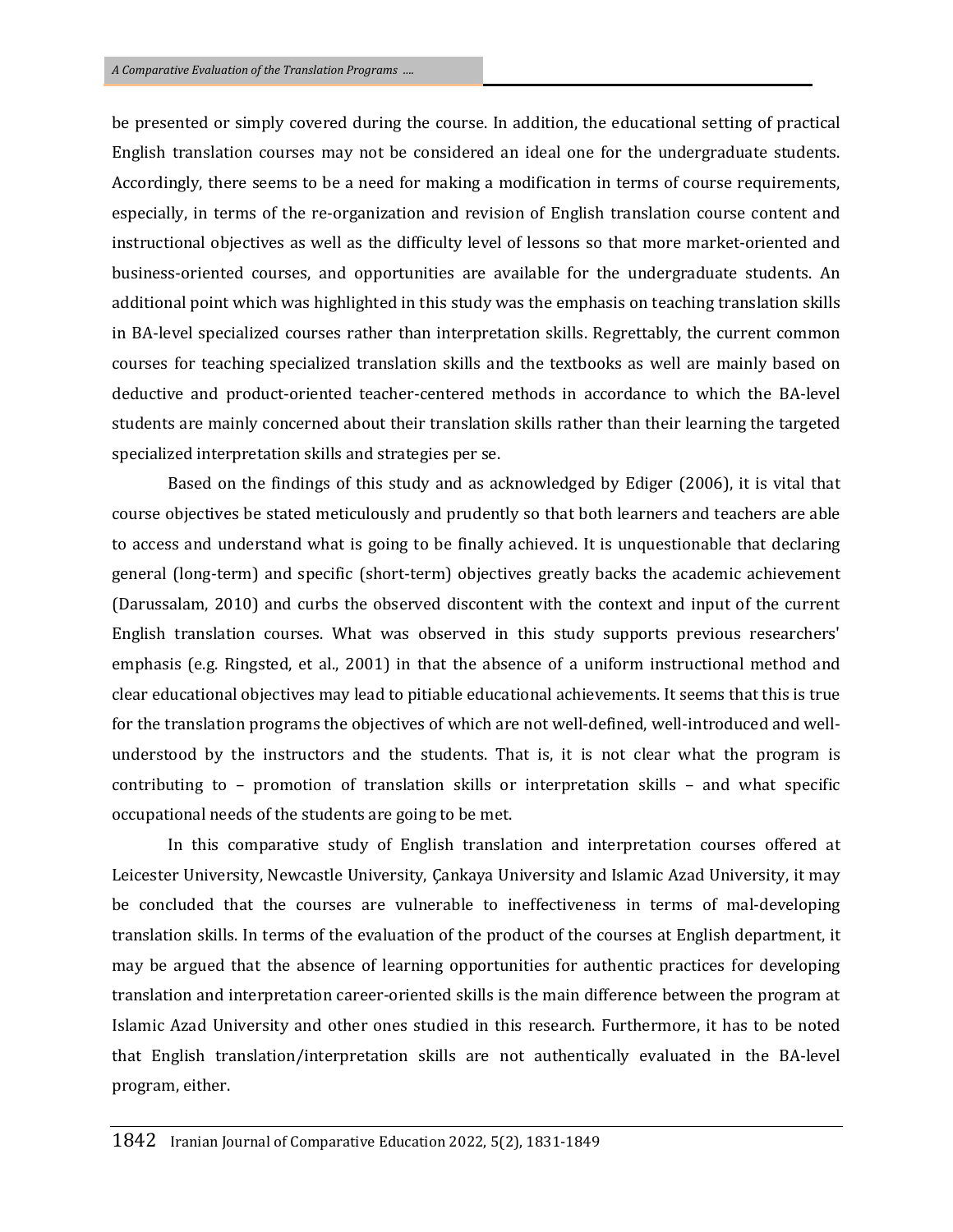The findings of the present study are comparable to those reported by Foroozandeh et al. (2008). They also reported the results of a large-scale survey planned predicated on the CIPP Model proposed by Stufflebeam (2002, 2005). Their study was an attempt to evaluate the MA-level English translation curriculum in different English departments, whereas the present research focused on BA-level English translation program. Interestingly enough, the concluding points Froroozandeh et al. (2008) reported about MA curriculum of English translation seem to support the findings of this study, too. The findings of this study are in fact in line with those of their study and the results reported by Davari et al. (2021) in that: the officially prescribed English translation curriculum (a) requires revision, at least, in accordance with the stakeholders' needs and interests, (b) has to be modified in terms of its delivery with regard to the available academic settings; and (c) has to be upgraded in terms of its screening procedures.

Furthermore, the study at hand resembles the one conducted by Keyvanfar (1999), also evaluating the BA-level translation curriculum in seven English departments of the Islamic Azad University located in Tehran province using quantitative data rather than qualitative ones, as used in this study. Although the instruments and the scopes of this study were rather different from those of Keyvanfar, the concluding points seem to be in agreement. Although, based on her evaluation, she concluded that an over-all pattern of enhancement was observable in the students' English proficiency and translation skills, the curriculum failed to achieve its pre-defined instructional objectives, to name the most prominent ones, (1) attaining general and balanced English proficiency in all four language skills, (2) mastering the translation skills required for translating different text genres mainly due to the shortage of adequate authentic opportunities. Considering the fact that the general proficiency of the students was not included in the scope of this study, it can be argued that the findings of this study may justify hers in terms of the findings of the study about the translation and interpretation in terms of the courses being distributed in an unbalanced way in this program and the lack of out-of-campus experiences available to the students at Islamic Azad University.

Replicating Keyvanfar's (1999) study, Rahmani (2007) evaluated English translation curriculum in six departments of Islamic Azad University in Tehran province. His research revealed that the curriculum was successfully implemented in spite of the fact that there were a few problems which required the policy-makers' attention. This seems to contradict the findings of the study in terms of its insistence on making sound revisions based on the modern translation programs at other departments. However, this contradiction may be rooted in several factors. First and foremost, in his study, success was defined as achieving general proficiency and mastery of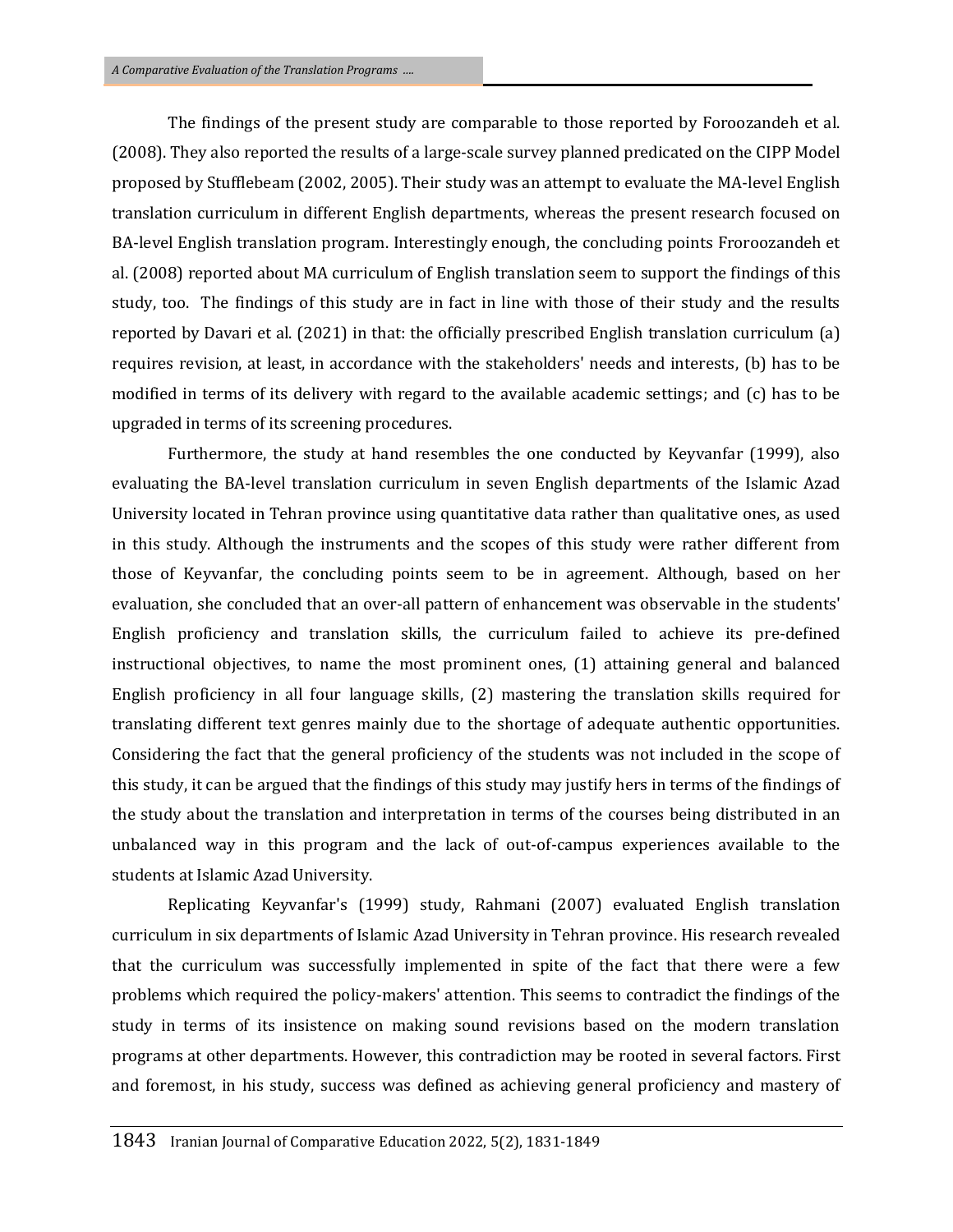translation skills whereas this study views success as meeting the needs and interests of the students who are seeking future success in a relevant career after graduation.

As stated by Foroozandeh et al. (2008, p. 79), the studies by Keyvanfar (1999) and Rahmani (2007) are "valuable as the first steps toward recognizing the necessity of evaluation in the Iranian higher education context". Akin to Foroozandeh et al. (2008), Stufflebeam's (2002, 2005) CIPP model was implemented in the study at hand to address not only goal-based but also process-based questions with regard to English translation curriculum at Islamic Azad University and at three other universities in foreign countries. However, unlike their research the during-program comparative evaluation conducted in this study was at BA-level English translation program from a comparative view, i.e. the scope was broader. In spite of these facts, the findings are interestingly similar, and if Keyvanfar's (1999) arguments are also considered, it has to be argued that the revised curriculum is best considered as a superficial restoration of the same old curricular structure which entails partial, if any, and unsatisfying improvement in terms of instructional achievements.

## **5. Conclusion**

In comparison with a number of past studies in Iran using Stufflebeam's (2002, 2005) CIPP model, such as Foroozandeh et al. (2008), the study at hand approached the BA-level translation/interpretation courses to conduct a goal-based process-based during-program comparative evaluation in spite of being small-scale. Although previous studies evaluated the curricular product or the program's achievement as effectiveness, impact, and sustainability, as well as transportability, using an after-delivery survey design, the findings were mainly comparable to this one. Shortly, it was found that the necessity of a substantial revision which has to be made in the BA-level specialized translation courses is not debatable.

Accordingly, it can be inferred that being compared with modern programs at other departments worldwide, both the English translation curriculum at BA level and its content need to be at the heart of an urgent revision. Into the bargain, as stated earlier, mastery of English translation and interpretation is basically dependent on practice, the authentic form of which is to a great extent neglected. This, however, may be due to several reasons; first, the temporal aspect of the curriculum which does not fit the authentic instructional activities required for the populated specialized translation classes; second, lack of instructional resources such as appropriate technological aid and instructional techniques; and third, lack of interesting and motivating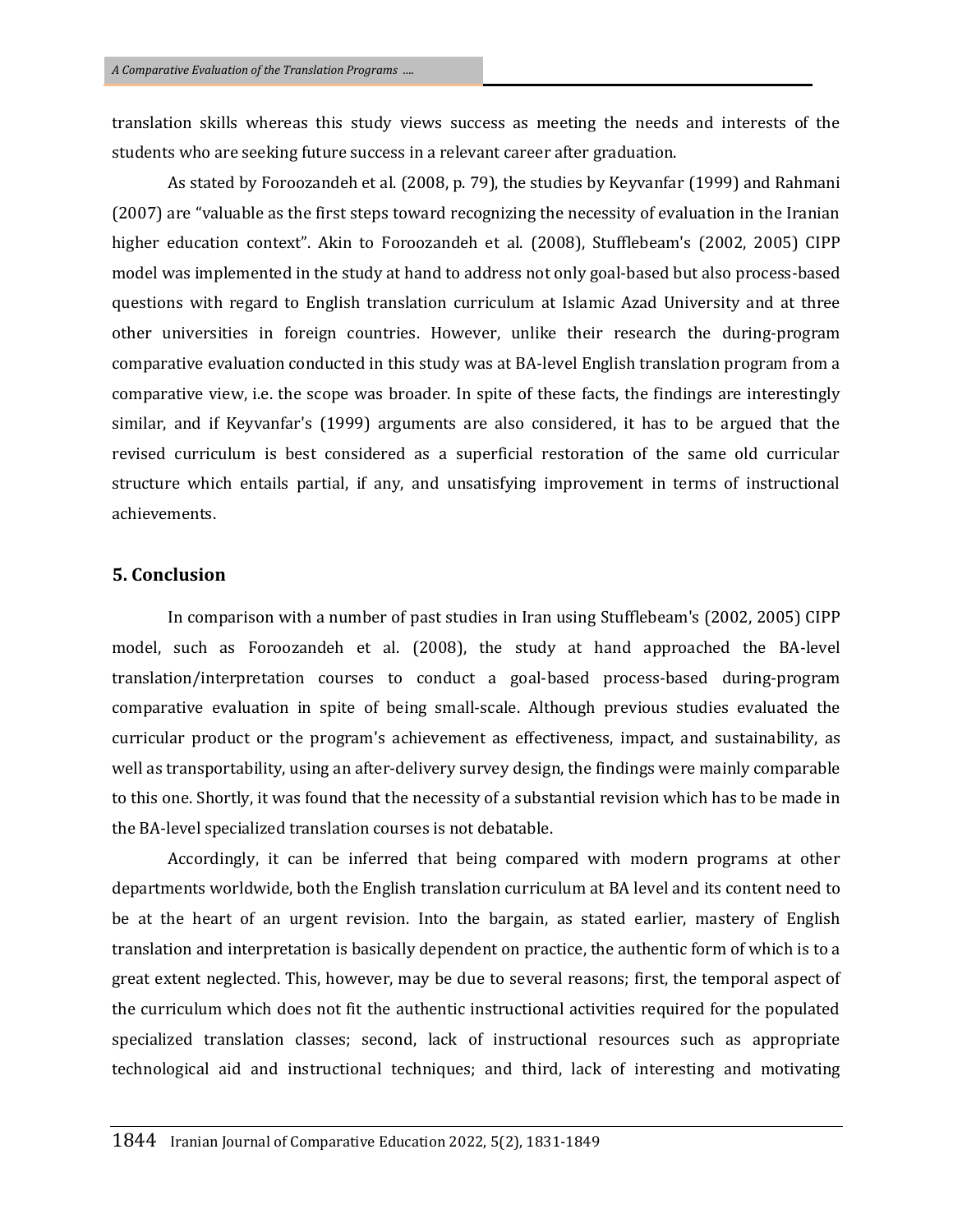material and content. So, any prospect attempts for revising the existing English translation/interpretation courses have to include a thorough analysis of the students' needs.

As it was echoed in the findings of this comparative study, considerable revisions have to be made in the undergraduate English translation curriculum; for instance, the roles of the instructors need to be redefined as authentic activity providers, strategy instruction facilitators, and translation/interpretation course mentors. Based on what was discussed above, the major implication of this study is that the current BA-level English translation and interpretation courses are in dire need of a number of substantial revisions to further fit the needs and interests of the students. The main recommendations and pedagogical suggestions might be concerned with improving and revising in the instructional objectives and content (material), in addition to instructional methods. Furthermore, the other implication emerged from the findings of this study was improving assessment dimensions of the BA-level English translation and interpretation courses. Additionally, as indicated by the participants concerning the disgruntlement with the context of the BA-level English translation program, further rearrangement of the curriculum is needed in terms of time of instruction and out-of-campus practicum. It is also suggested that further connections with job market be established so that the students can spend some time as a practicum or internship in real-world translation business and job market. The last but not the least, it is recommended that a larger number of optional courses be offered at undergraduate level so that the students can pursue either translation or interpretation field based on their interests and future career paths.

This study suffered from a number of limitations. Considering the fact that the researchers conducted a small-scale study and collected data from few departments, further studies are needed to encompass a larger number of departments worldwide and stakeholders at those departments, as well. There is also a need to adopt a comparative analysis, surveying the perceptions of the stakeholders from different departments. Further studies are needed via a questionnaire and an interview, and a number of variables such as BA-level students' competence must be included. Moreover, a self-reported questionnaire or a proficiency test may be used to pinpoint these variables in translation program evaluation.

# **References**

- Banta, T. W., Griffin, M., Flateby, T. L., & Kahn, S. (2009). Three promising alternatives for assessing college students' knowledge and skills. *NILOA Occasional Paper*, *2*, 37-49.
- Barrett, A. M., Duggan, R. C., Lowe, J., Nikel, J., & Ukpo, E. (2006). *The concept of quality in education: A review of the international literature on the concept of quality in education*. EdQual: RPC.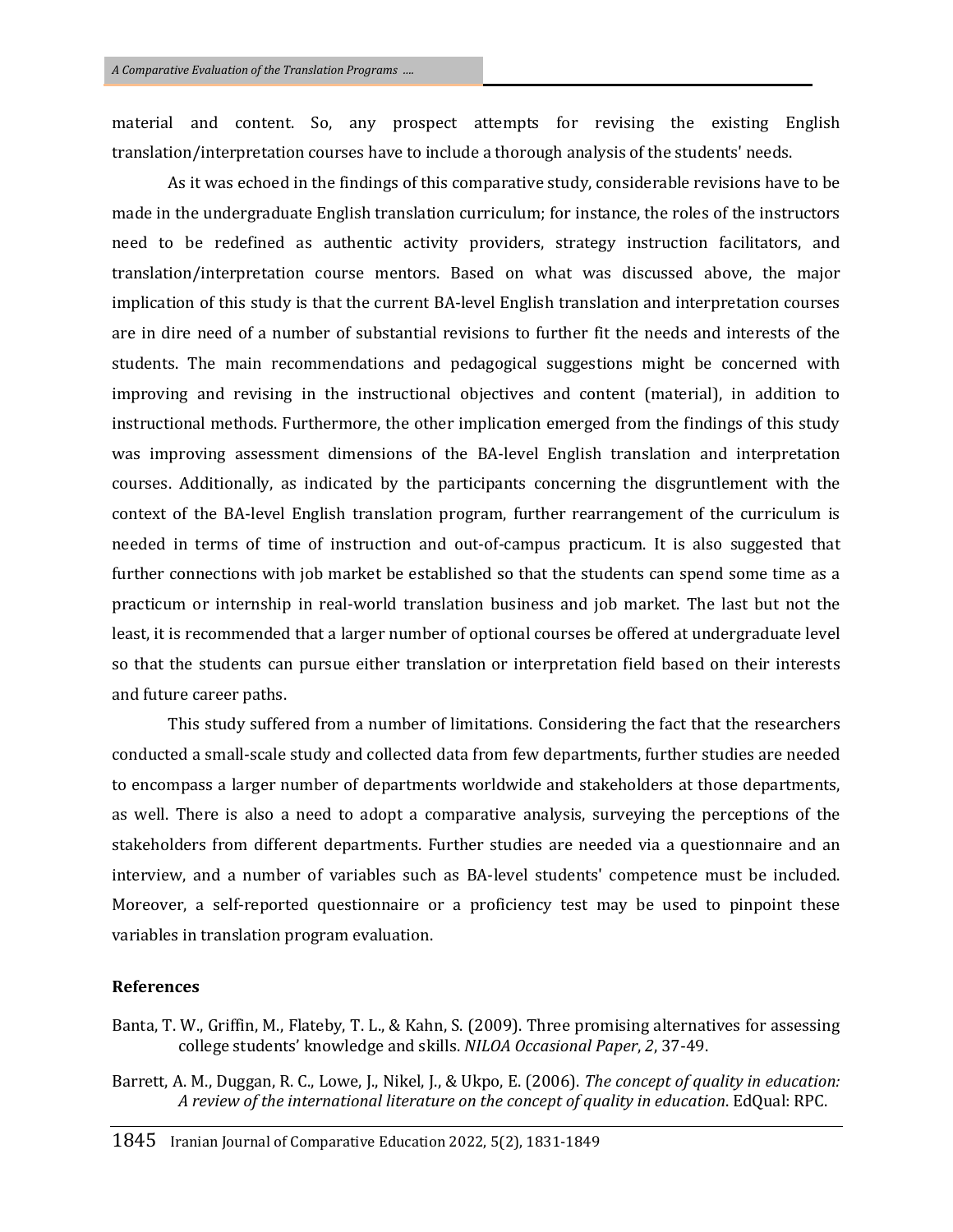- Birjandi, P., & Nosratinia, M. (2009). The qualitative program evaluation of the postgraduate English Translation major in Iran. *The Journal of Modern Thoughts in Education, 4* (4), 37-58.
- Çankaya University. (2020). Undergraduate program for translation and interpreting studies (English). Retrieved online on January 2nd, 2021 from <http://en.mtb.cankaya.edu.tr/ugprogram/>
- Crabb, A. & Leroy, P. (2012). *The handbook of environmental policy evaluation*. Routledge.
- Darussalam, G. (2010). Program Evaluation in Higher Education. *International Journal of Research and Review, 5*(2), 56–65.
- Davari, H., Nourzadeh, S., Firoozian Pouresfahani, A., Hassani, G. (2021). An Evaluation and Criticism of the Revised BA Program in English Translator Training. *Critical Studies in Texts & Programs of Human Sciences*, *21* (2), 1-27.
- Ediger, A. M. (2006). Developing strategic L2 readers by reading for authentic purposes. *Current trends in the development and teaching of the four language skills*, 303-327.
- Foroozandeh, E., Riazi, A. M., & Sadighi, F. (2008). TEFL program evaluation at master's level in Iran. *Teaching English Language, 2* (1), 71-100.
- Jain, C., & Prasad, N. (2018). *Quality of secondary education in India*. Singapore: Springer Nature.
- Karimnia, A., & Kay, E. (2015). An Evaluation of the Undergraduate TEFL Program in Iran: A Multi-Case Study. *International Journal of Instruction*, *8*(2), 83-98.
- Kaveh, F., & Karimnia, A. (2015). Translation Studies Program Evaluation at Master's Level in Iran: A Study on Islamic Azad University Curriculum Design. *Journal of Applied Linguistics*, *1*(2), 21-30.
- Keyvanfar, A. (1999). *The undergraduate English translation major in Iran: A program evaluation.* Unpublished doctoral dissertation, Islamic Azad University, Science and Research Branch, Tehran.
- Leicester University. (2020). Course description for modern languages and translation BA. Retrieved online on January 2<sup>nd</sup>, 2021 from [https://le.ac.uk/courses/modern-languages](https://le.ac.uk/courses/modern-languages-and-translation-ba/2021)[and-translation-ba/2021](https://le.ac.uk/courses/modern-languages-and-translation-ba/2021)
- Newcastle University. (2020). A course overview for modern languages, translation and interpreting. Retrieved online on January  $2<sup>nd</sup>$ , 2021 from <https://www.ncl.ac.uk/undergraduate/degrees/r9q9/>
- Nezakat- Alhossaini, M., & Ketabi, S. (2013). Teacher training system and EFL classes in Iran. *Procedia Social and Behavioral Sciences, 70*, 526–536.
- Rahmani, N. (2007). On the efficacy of BA translation program in Iran (An evaluation study). [*Unpublished doctoral dissertation].* Islamic Azad University, Science and Research Branch, Iran
- Ringsted, C., Skaarup, A. M., Henriksen, A. H., & Davis, D. (2001). Person–task–context: a model for designing curriculum and in-training assessment in postgraduate education. *Medical teacher*, *28*(1), 70-76.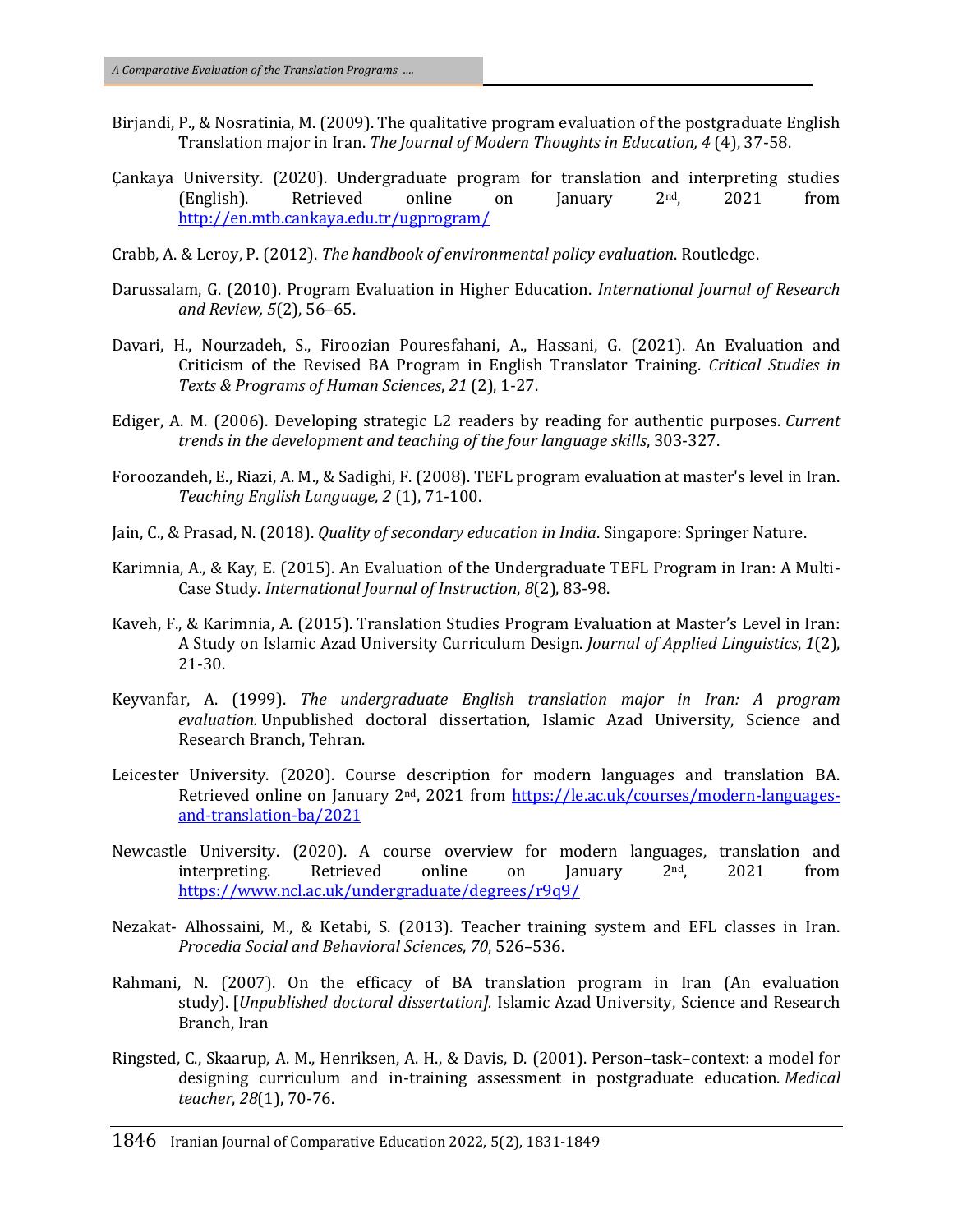- Stufflebeam, D. L. & Shinkfield, A. J. (2007). *Evaluation theory, models and applications*. San Francisco, CA: Jossey Bass.
- Stufflebeam, D. L. & Zhang, G. (2017). *The CIPP evaluation model: How to evaluate for improvement and accountability.* Guilford Publications.
- Stufflebeam, D. L. (2002). The CIPP model for evaluation. In D. L. Stufflebeam, C. F. Madam, & T. Kellaghan (Eds.), *Evaluation models* (pp. 279–317). New York: Kluwer Academic Publishers.
- Stufflebeam, D. L. (2005). The CIPP Model. In: S. Mathison (Ed.) *Encyclopedia of Evaluation* (pp. 60– 65). Thousand Oaks, CA: Sage Publications.
- Supreme Council of Culture and Higher Education. (2017). *The revised curriculum for graduate level English translation.* Tehran: Ministry of Science, Research and Technology.

|                         | Islamic Azad University                            |                |                                                                  |                                            |
|-------------------------|----------------------------------------------------|----------------|------------------------------------------------------------------|--------------------------------------------|
|                         | Course                                             | Units          | Course                                                           | Units                                      |
| introductory<br>Courses | <b>Basic Reading Comprehension</b>                 | $\overline{2}$ | <b>Basic Grammar</b>                                             | $\overline{2}$                             |
|                         | <b>Basic Listening-Speaking Skills</b>             | 2              | <b>Study Skills</b>                                              | 2                                          |
|                         | Paragraph Writing                                  | $\overline{c}$ | <b>Advanced Reading Comprehension</b>                            | $\sqrt{2}$                                 |
|                         | <b>Advanced Grammar</b>                            | $\overline{c}$ | Advanced Listening-Speaking Skills                               | $\overline{c}$                             |
|                         | <b>Essay Writing</b>                               | $\mathbf 2$    | <b>Introduction to Linguistics</b>                               | $\overline{2}$                             |
|                         | Lecturing and Oral Presentation                    | $\overline{c}$ |                                                                  |                                            |
| Specialized<br>Courses  | The Structure of Persian<br>Language               | $\overline{2}$ | Methods and Principles of Translation                            | 2                                          |
|                         | <b>English Correspondence</b>                      | $\overline{c}$ | English Literature: Short Story &<br>Novel                       | 2                                          |
|                         | <b>Translation and Technology</b>                  | 2              | Translating English Texts in<br>Humanities                       | 2                                          |
|                         | Persian Writing                                    | $\overline{c}$ | <b>Applied Linguistics</b>                                       | $\sqrt{2}$                                 |
|                         | Translating Persian Texts in<br>Humanities         | $\overline{c}$ | Reading Journalistic Texts                                       | $\overline{2}$                             |
|                         | <b>Translating Audiovisual Texts</b>               | 2              | The Study of Translated Islamic Texts (1)                        | $\overline{\mathbf{c}}$                    |
|                         | <b>Resistance Literature</b>                       | $\overline{2}$ | Introduction to English Poetry                                   |                                            |
|                         | Persian Contemporary Literature                    | $\overline{c}$ | Morphology and Terminology                                       | $\begin{array}{c} 2 \\ 2 \\ 2 \end{array}$ |
|                         | The Study of Translated Islamic<br>Texts $(2)$     | $\overline{c}$ | Comparative Analysis of English and<br><b>Persian Structures</b> |                                            |
|                         | <b>Translating Journalistic Texts</b>              | $\overline{2}$ | Translating Idioms & Culture Specific<br>Items                   | 2                                          |
|                         | <b>Translating Persian Islamic Texts</b>           | $\overline{c}$ | Consecutive Interpreting                                         | 2                                          |
|                         | Language Teaching<br>Methodology                   | $\overline{2}$ | <b>Teaching Language Skills</b>                                  | $\overline{2}$                             |
|                         | <b>Translating Literary Texts</b>                  | 2              | Introduction to English Prose                                    | $\overline{c}$                             |
|                         | Persian Editing and Revising                       | $\overline{2}$ | Testing                                                          |                                            |
|                         | <b>Translating Legal Documents</b>                 | $\overline{c}$ | <b>Translation Market</b>                                        | $\frac{2}{2}$                              |
|                         | <b>Translating English Islamic</b><br><b>Texts</b> | $\overline{2}$ | Introduction to Translation Theories                             | $\overline{2}$                             |
|                         | <b>Research Methodology</b>                        | $\sqrt{2}$     | Simultaneous Interpreting                                        | $\overline{c}$                             |
|                         | <b>Emerging Areas in Translation</b>               | $\overline{c}$ | <b>Research in Translation Studies</b>                           | $\overline{2}$                             |

# **Appendix**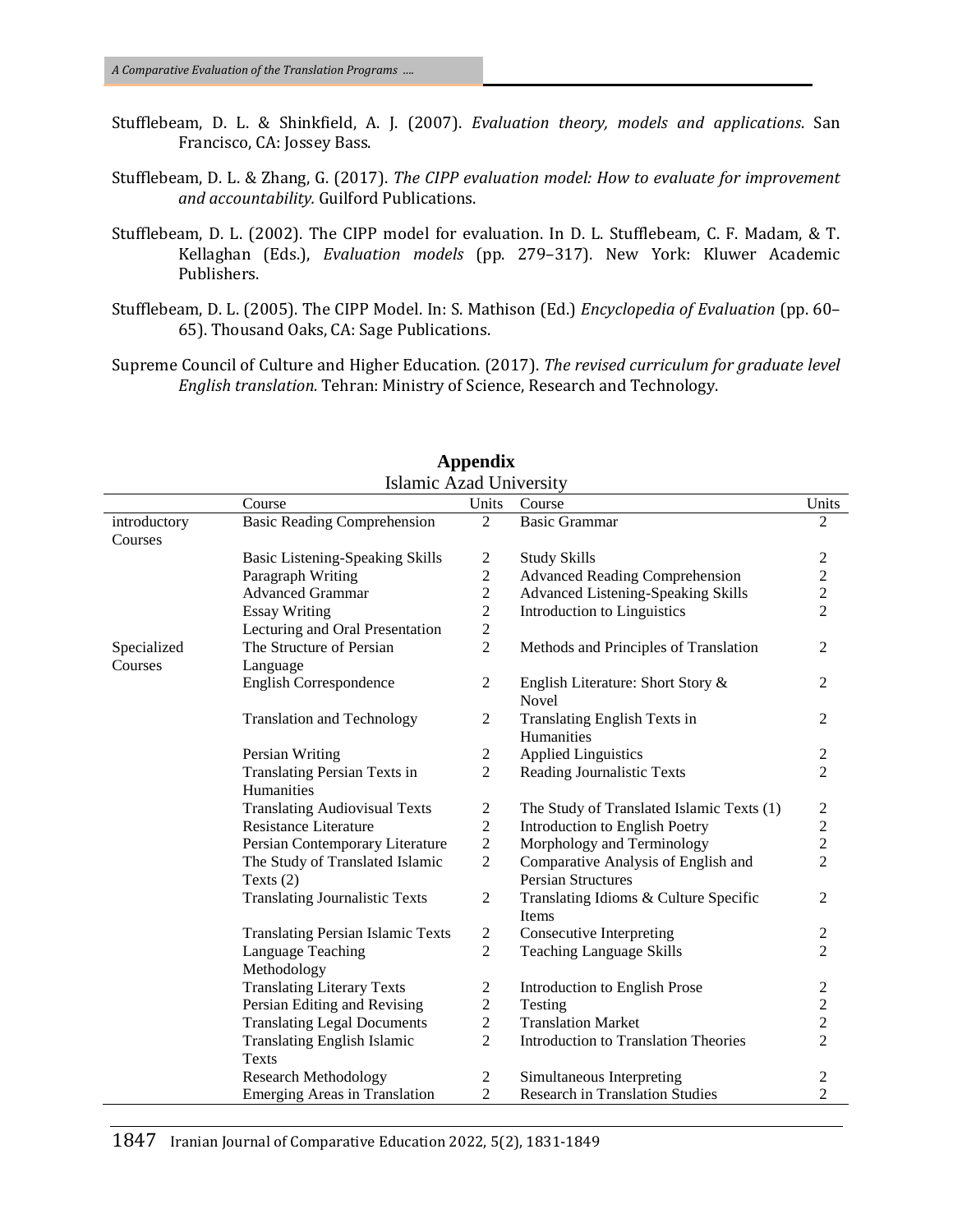| <b>Translation Practicum</b>     | Translating Scientific and Specialized |  |
|----------------------------------|----------------------------------------|--|
|                                  | Texts                                  |  |
| <b>Translating Contracts and</b> | Introduction to Modes of Interpreting  |  |
| Commercial Correspondence        |                                        |  |
| <b>Annotated Translation</b>     |                                        |  |

|        | Module                                                             | Units          |
|--------|--------------------------------------------------------------------|----------------|
| Year 1 | French Language (Advanced)                                         | 3              |
|        | <b>Introduction to French Studies</b>                              | 3              |
|        | Introduction to Interpreting                                       | 3              |
|        | Introduction to Translating                                        | 3              |
|        | <b>Introduction to Translation Studies</b>                         | 3              |
|        | <b>General Translation</b>                                         | 3              |
| Year 2 | French Language (Post-Advanced)                                    | 4              |
|        | <b>Translation Studies</b>                                         | 1.5            |
|        | <b>Practical Translation</b>                                       | $\overline{2}$ |
|        | <b>Electronic Tools for Translators</b>                            | 1.5            |
|        | Consecutive Interpreting                                           | $\overline{2}$ |
|        | History and Memory in French Literature and Culture                | 1.5            |
|        | French Urban Space: From City of Lights to the Banlieue            | 1.5            |
|        | <b>Introduction to French Linguistics</b>                          | 1.5            |
|        | Challenging Perspectives: Conflict and Relations in French Culture | 1.5            |
|        | <b>Bande Dessinée</b>                                              | 1.5            |
|        | Media and Cultural Practices in France                             | 1.5            |
| Year 3 | The International Placement Year                                   |                |
| Year 4 | French Language (Proficiency)                                      | 4              |
|        | Conference Interpreting 1                                          | $\overline{2}$ |
|        | <b>Advanced Translation</b>                                        | $\overline{c}$ |
|        | Extended Dissertation, Extended Translation, or Interpreting 2     |                |

# Leicester University

# Newcastle University

|        | Module                                  | Credits  |
|--------|-----------------------------------------|----------|
| Year 1 | Interpreting Theory and Practice 1      |          |
|        | Translation Theory and Practice 1       | 7        |
|        | Entry Level French I                    | Optional |
|        | Entry Level French II                   | Optional |
|        | <b>Introduction to Literature</b>       | Optional |
|        | <b>Introduction to Linguistics</b>      | Optional |
|        | Introduction to International Film      | Optional |
|        | <b>Introduction to Cultural Studies</b> | Optional |
| Year 2 | Interpreting Theory and Practice 2      |          |
|        | Translation Theory and Practice 2       |          |
|        | Level B (HE Intermediate) French        | Optional |
|        | Classic French Cinema                   | Optional |
|        | Paris: Aspects of History and Culture   | Optional |
|        | Linguistic Variation in French          | Optional |
|        | French Caribbean Literature             | Optional |
|        | Level C (HE Advanced) French            | Optional |
| Year 3 | Working or Studying Abroad              |          |

1848 Iranian Journal of Comparative Education 2022, 5(2), 1831-1849